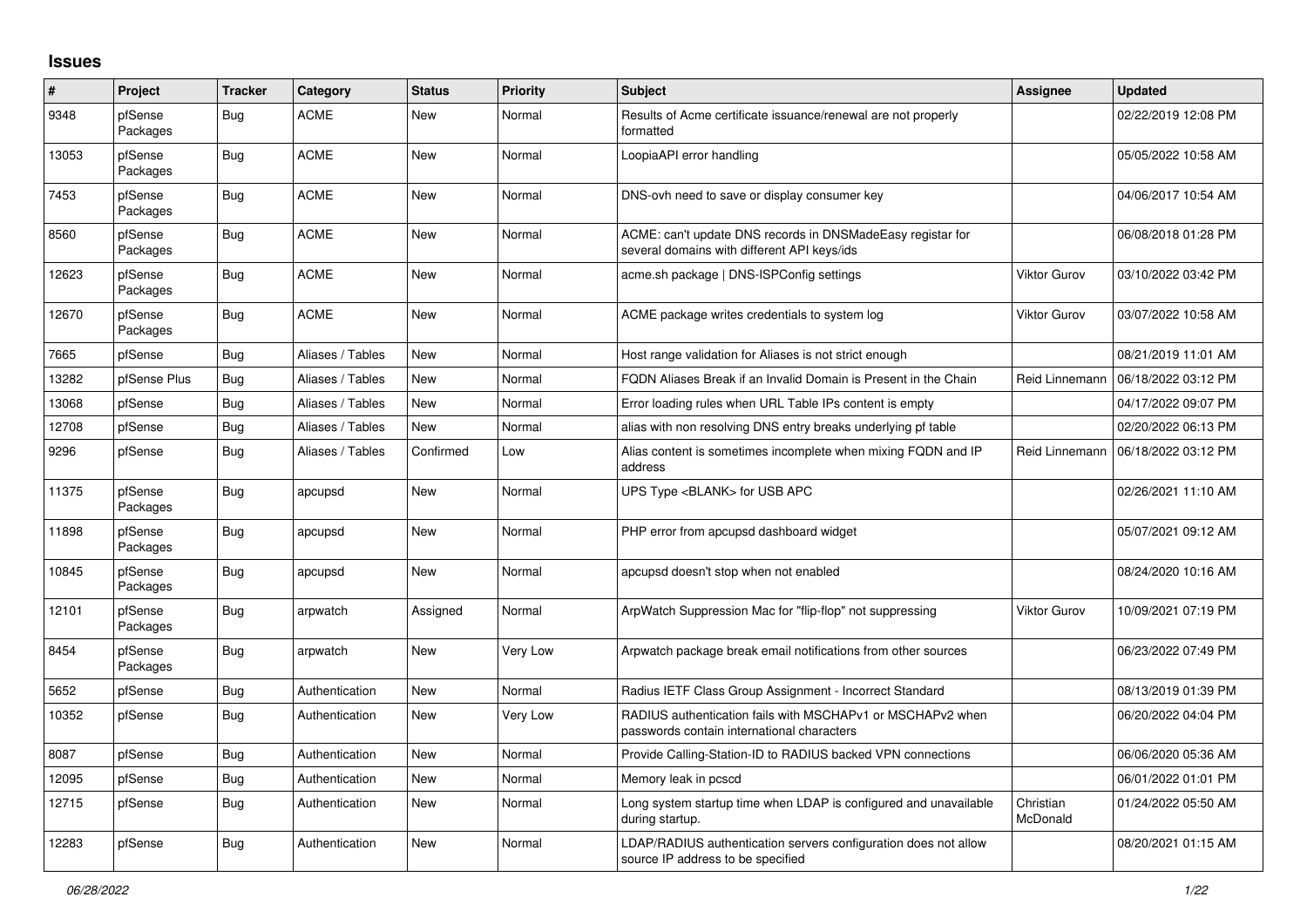| $\sharp$ | Project             | <b>Tracker</b> | Category         | <b>Status</b>                 | <b>Priority</b> | Subject                                                                                                                             | <b>Assignee</b>     | <b>Updated</b>      |
|----------|---------------------|----------------|------------------|-------------------------------|-----------------|-------------------------------------------------------------------------------------------------------------------------------------|---------------------|---------------------|
| 12726    | pfSense             | <b>Bug</b>     | Authentication   | New                           | Normal          | LDAP select container button auto populate                                                                                          |                     | 01/25/2022 01:48 PM |
| 13093    | pfSense             | <b>Bug</b>     | Authentication   | In Progress                   | Normal          | LDAP authentication fails with extended query and RFC2307 group<br>lookups enabled                                                  | Chris Linstruth     | 05/31/2022 07:20 AM |
| 12225    | pfSense             | Bug            | Authentication   | <b>Pull Request</b><br>Review | Normal          | Group membership field is not needed for remote groups                                                                              | <b>Viktor Gurov</b> | 05/17/2022 02:21 PM |
| 11626    | pfSense Plus        | Bug            | Authentication   | New                           | Normal          | Google LDAP connection failed due to lack of SNI for TLS 1.3                                                                        | Luiz Souza          | 06/27/2022 07:23 AM |
| 12519    | pfSense             | <b>Bug</b>     | Authentication   | New                           | Normal          | Fail authentication using special character in password via the LDAP<br>connector                                                   |                     | 11/12/2021 07:39 AM |
| 10765    | pfSense             | Bug            | Authentication   | <b>New</b>                    | Normal          | Ampersands in Idap extended query are escaped twice                                                                                 |                     | 09/02/2020 07:55 AM |
| 12767    | pfSense<br>Packages | <b>Bug</b>     | Avahi            | New                           | Normal          | Package radavahi-daemon does does not exist in current pfSense<br>version and it has been removed"" message on pfSense 2.7 restore  |                     | 02/07/2022 11:28 AM |
| 9497     | pfSense<br>Packages | Bug            | AWS VPC          | New                           | Normal          | AWS VPN Wizard: WebGUI times out.                                                                                                   |                     | 11/13/2019 10:07 AM |
| 9495     | pfSense<br>Packages | Bug            | AWS VPC          | New                           | Normal          | AWS VPC VPN wizard produces incorrect config (SHA256 should be<br>SHA <sub>1</sub> )                                                |                     | 08/19/2019 02:45 PM |
| 11098    | pfSense<br>Packages | <b>Bug</b>     | Backup           | Feedback                      | Normal          | Backup Files and Directories plugin crashes firewall if /root specified<br>as backup location                                       | <b>Viktor Gurov</b> | 12/23/2021 10:45 AM |
| 10900    | pfSense<br>Packages | <b>Bug</b>     | Backup           | Feedback                      | Normal          | /packages/backup/backup.php?a=download&t=backup HTTP 504,<br>or Sends PHP Error Message as ASCII/Text file Named<br>pfsense.bak.tgz |                     | 04/05/2022 01:51 AM |
| 8076     | pfSense             | <b>Bug</b>     | Backup / Restore | New                           | Normal          | User can easily apply an unusable interface configuration after restore                                                             |                     | 08/14/2019 10:52 AM |
| 1738     | pfSense             | <b>Bug</b>     | Backup / Restore | New                           | Very Low        | Restore fails when username in backup is not matching                                                                               |                     | 12/11/2021 07:51 PM |
| 12774    | pfSense             | Bug            | Backup / Restore | New                           | Normal          | Picture widget image is not saved in backup                                                                                         |                     | 04/04/2022 04:48 AM |
| 12249    | pfSense             | Bug            | Backup / Restore | <b>New</b>                    | Normal          | HAProxy causing failed ACB backups                                                                                                  |                     | 11/15/2021 11:58 PM |
| 11110    | pfSense             | Bug            | Backup / Restore | New                           | Normal          | Backup file should be checked before restoring a specific area                                                                      |                     | 12/05/2020 02:50 PM |
| 7757     | pfSense             | <b>Bug</b>     | Backup / Restore | New                           | Normal          | Auto Config Backup fails to upload unless Default Gateway is up                                                                     |                     | 08/16/2019 12:47 PM |
| 13289    | pfSense             | <b>Bug</b>     | Backup / Restore | New                           | Low             | Attempting to restore a 0 byte "config.xml" prints an error that the file<br>cannot be read                                         |                     | 06/20/2022 10:46 AM |
| 10693    | pfSense<br>Packages | <b>Bug</b>     | <b>BIND</b>      | New                           | Normal          | pfSense Bind Zone Editor UI does not update zone serial number<br>when a change is made                                             |                     | 09/01/2021 12:51 AM |
| 10760    | pfSense<br>Packages | <b>Bug</b>     | <b>BIND</b>      | New                           | High            | pfSense BIND 9.14.12 server terminates due to assertion failure                                                                     |                     | 07/11/2020 04:53 PM |
| 11343    | pfSense<br>Packages | <b>Bug</b>     | <b>BIND</b>      | Feedback                      | Low             | Invalid link to pfSense-pkg-bind changelog                                                                                          | Viktor Gurov        | 04/05/2022 08:12 AM |
| 11074    | pfSense<br>Packages | <b>Bug</b>     | <b>BIND</b>      | New                           | Low             | bind Zone Settings Zones, Save button opens "Confirmation required<br>to save changes"                                              |                     | 11/16/2020 11:08 AM |
| 10330    | pfSense<br>Packages | <b>Bug</b>     | <b>BIND</b>      | Feedback                      | Normal          | BIND zone configuration displays wrong DS resource record with<br>inline DNSSEC signing enabled                                     |                     | 04/21/2022 12:40 PM |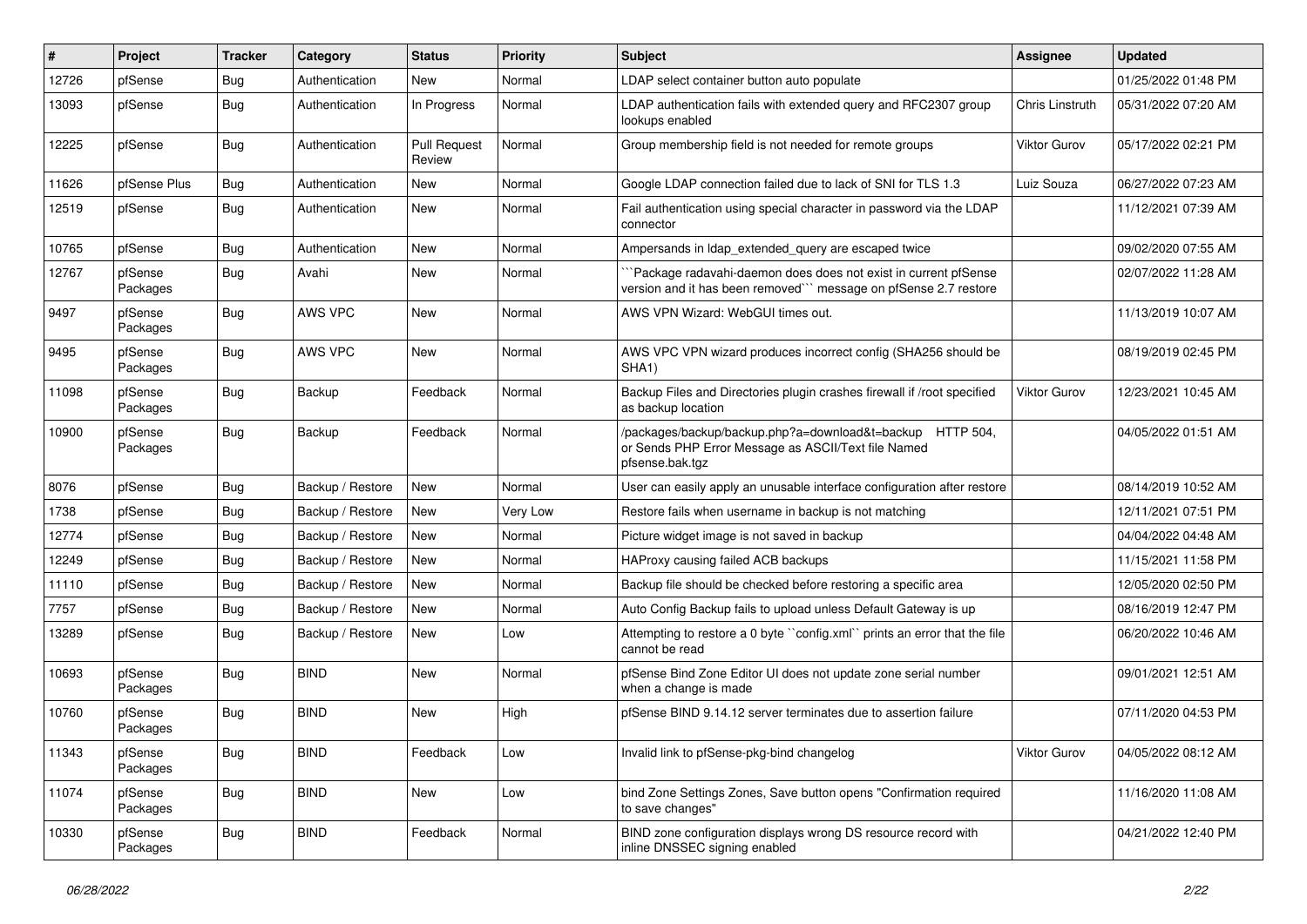| #     | Project             | <b>Tracker</b> | Category              | <b>Status</b>                 | <b>Priority</b> | Subject                                                                                                 | Assignee             | <b>Updated</b>      |
|-------|---------------------|----------------|-----------------------|-------------------------------|-----------------|---------------------------------------------------------------------------------------------------------|----------------------|---------------------|
| 8197  | pfSense<br>Packages | Bug            | <b>BIND</b>           | <b>New</b>                    | Normal          | BIND UI fails to properly update zone with inline DNSSEC signing<br>enabled                             |                      | 02/18/2019 05:23 PM |
| 11563 | pfSense<br>Packages | <b>Bug</b>     | <b>BIND</b>           | New                           | High            | BIND GUI writes TXT records > 255 characters                                                            |                      | 02/27/2021 07:11 AM |
| 12869 | pfSense<br>Packages | <b>Bug</b>     | <b>BIND</b>           | Feedback                      | Normal          | Bind DNS Package AAAA filtering Broken on new ZFS Installs                                              | Viktor Gurov         | 03/09/2022 12:38 PM |
| 10445 | pfSense<br>Packages | Bug            | <b>BIND</b>           | Feedback                      | Normal          | BIND crashed when added RPZ. rpz is not a master or slave zone.                                         |                      | 04/21/2022 12:40 PM |
| 13114 | pfSense<br>Packages | <b>Bug</b>     | <b>BIND</b>           | Feedback                      | Normal          | BIND calls rndc in rc_stop when named is not running                                                    | <b>Stuart Wyatt</b>  | 05/04/2022 12:41 PM |
| 13272 | pfSense             | <b>Bug</b>     | Captive Portal        | <b>Pull Request</b><br>Review | Very Low        | Voucher CSV output has leading space before voucher code                                                | Jim Pingle           | 06/13/2022 10:27 AM |
| 12648 | pfSense             | Bug            | <b>Captive Portal</b> | <b>New</b>                    | Normal          | Undocumented variables 'listenporthttp' and 'listenporthttps'                                           |                      | 12/28/2021 10:44 AM |
| 12730 | pfSense             | <b>Bug</b>     | Captive Portal        | New                           | Normal          | RADIUS accounting does not work if WAN is down                                                          |                      | 01/26/2022 05:13 AM |
| 5658  | pfSense             | <b>Bug</b>     | <b>Captive Portal</b> | Confirmed                     | Low             | Files with the same name cannot be uploaded to multiple captive<br>portal zones                         |                      | 12/18/2015 07:19 PM |
| 12467 | pfSense             | <b>Bug</b>     | <b>Captive Portal</b> | <b>New</b>                    | Normal          | CP error on client disconnect after reboot                                                              |                      | 10/17/2021 05:35 AM |
| 12357 | pfSense             | Bug            | <b>Captive Portal</b> | New                           | Normal          | Captive Portal popup Logout button loads full login page in popup<br>when clicked                       |                      | 10/27/2021 12:10 PM |
| 7553  | pfSense             | <b>Bug</b>     | Captive Portal        | Confirmed                     | Very Low        | Captive portal on a parent interface blocks traffic on VLAN interfaces<br>too                           |                      | 08/19/2018 03:15 PM |
| 1675  | pfSense             | <b>Bug</b>     | Captive Portal        | New                           | Normal          | Captive portal logout problems with pop-up blockers.                                                    | <b>Jared Dillard</b> | 03/28/2016 01:37 PM |
| 13226 | pfSense             | <b>Bug</b>     | <b>Captive Portal</b> | Confirmed                     | Normal          | Captive Portal doesn't disconnect established OpenVPN link                                              | Reid Linnemann       | 05/30/2022 10:38 AM |
| 13215 | pfSense             | Bug            | <b>Captive Portal</b> | Assigned                      | Normal          | Allowed MAC/IP/Hostname traffic counts for authorized users                                             | Reid Linnemann       | 05/31/2022 05:31 PM |
| 8566  | pfSense             | Bug            | CARP                  | <b>New</b>                    | Normal          | Wrong IPv6 source in NS request in case using of IPv6 alias                                             |                      | 06/12/2018 01:26 PM |
| 8567  | pfSense             | <b>Bug</b>     | CARP                  | New                           | Normal          | Using IPv6 VIP alias for services may affect CARP IPv6 VIP work                                         |                      | 06/12/2018 01:26 PM |
| 7648  | pfSense             | <b>Bug</b>     | CARP                  | <b>New</b>                    | Very Low        | SPAN ports on an interface renders CARP HA inoperative                                                  |                      | 06/14/2017 09:19 PM |
| 5849  | pfSense             | <b>Bug</b>     | CARP                  | New                           | Normal          | Routing fail on CARP IPsec                                                                              |                      | 12/18/2021 04:41 PM |
| 8100  | pfSense             | <b>Bug</b>     | CARP                  | New                           | Normal          | pfsync Initially Deletes States on Primary for Connections Established<br>through Secondary             | Luiz Souza           | 02/08/2022 12:59 PM |
| 13110 | pfSense             | <b>Bug</b>     | CARP                  | <b>New</b>                    | Very Low        | changing CARP VIP address does not update outbound NAT<br>interface IP                                  |                      | 05/03/2022 02:52 PM |
| 4845  | pfSense             | Bug            | CARP                  | Confirmed                     | High            | CARP preemption doesn't switch to backup where connectivity<br>between systems is lost but not NIC link |                      | 07/28/2015 07:55 AM |
| 7289  | pfSense             | <b>Bug</b>     | Certificates          | New                           | Low             | Generating 4096bit Certificate                                                                          |                      | 08/14/2019 09:56 AM |
| 12894 | pfSense Plus        | <b>Bug</b>     | Certificates          | New                           | Low             | duplicating freshly created certificates through refreshing                                             |                      | 03/03/2022 02:35 PM |
| 9889  | pfSense             | <b>Bug</b>     | Certificates          | New                           | Very Low        | CRL check for Intermediate CA CRLs fails                                                                | Jim Pingle           | 11/08/2019 11:03 AM |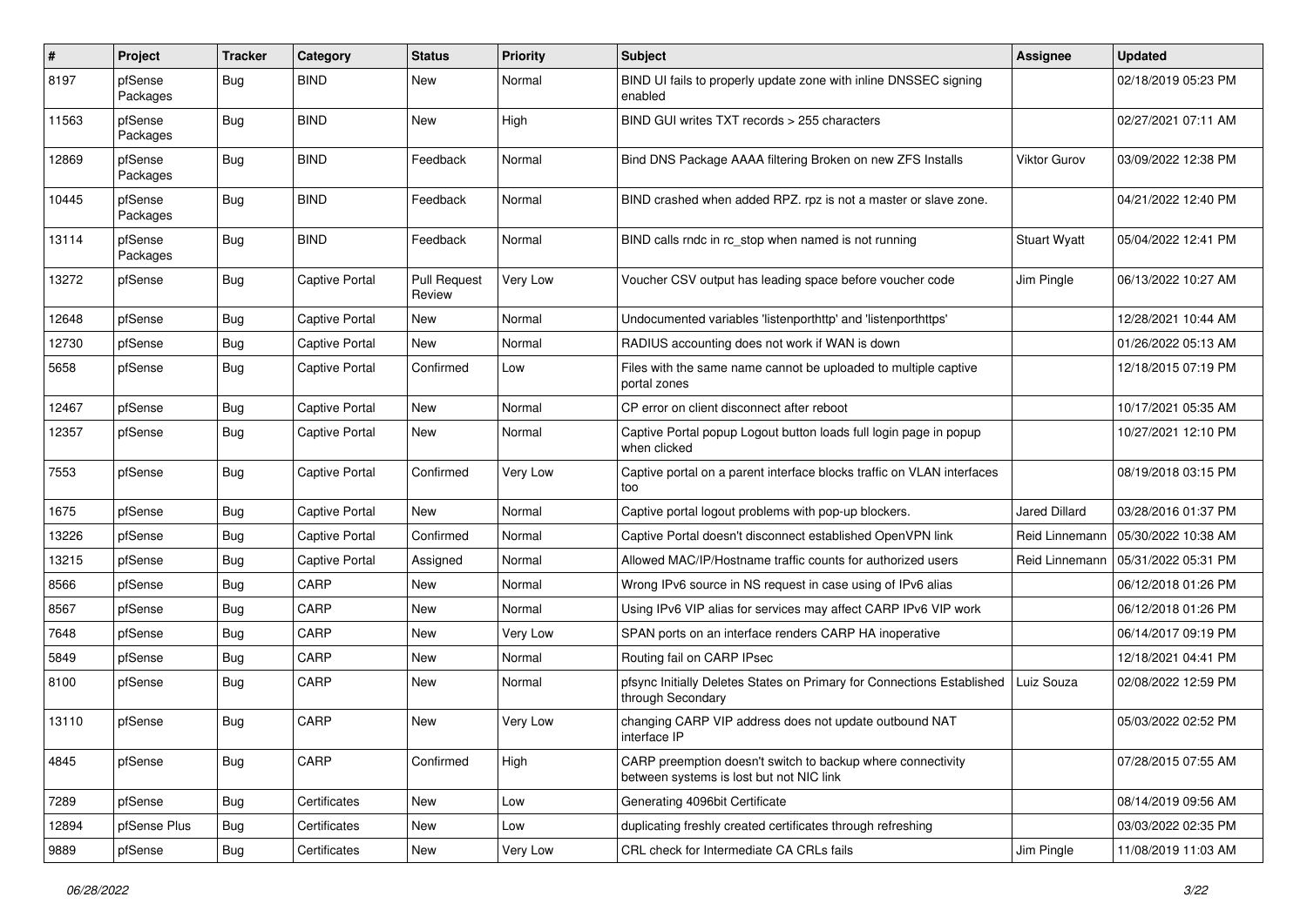| $\vert$ # | Project             | <b>Tracker</b> | Category                        | <b>Status</b>                 | Priority | <b>Subject</b>                                                                                   | <b>Assignee</b>      | <b>Updated</b>      |
|-----------|---------------------|----------------|---------------------------------|-------------------------------|----------|--------------------------------------------------------------------------------------------------|----------------------|---------------------|
| 11203     | pfSense             | <b>Bug</b>     | Certificates                    | <b>New</b>                    | Normal   | certificate manager very slow                                                                    |                      | 12/31/2020 11:57 AM |
| 12737     | pfSense             | <b>Bug</b>     | Certificates                    | <b>New</b>                    | Normal   | CApath is not defined by default in curl                                                         |                      | 05/17/2022 02:30 PM |
| 10833     | pfSense             | <b>Bug</b>     | Configuration<br>Backend        | New                           | Normal   | unbound exits on configuration error when link status flaps on LAN<br>interface                  |                      | 08/13/2020 11:53 PM |
| 6398      | pfSense             | Bug            | Configuration<br>Backend        | New                           | Normal   | If config cannot be loaded due to corruption or bug, it isn't handled<br>gracefully (just stops) |                      | 08/13/2019 01:23 PM |
| 12483     | pfSense             | <b>Bug</b>     | Configuration<br>Backend        | <b>New</b>                    | Normal   | GUI creates inconsistent config.xml                                                              |                      | 10/23/2021 06:48 AM |
| 13288     | pfSense             | Bug            | Configuration<br>Backend        | <b>New</b>                    | Normal   | Encode FreeRADIUS Custom Options                                                                 |                      | 06/20/2022 10:36 AM |
| 13258     | pfSense             | Bug            | Console Menu                    | <b>Pull Request</b><br>Review | Low      | secret menu option 100                                                                           | Jim Pingle           | 06/12/2022 01:44 PM |
| 13249     | pfSense             | <b>Bug</b>     | Console Menu                    | <b>New</b>                    | Normal   | Running playback comands multiple times results in PHP error                                     |                      | 06/06/2022 07:02 AM |
| 11970     | pfSense<br>Packages | <b>Bug</b>     | Coreboot                        | <b>New</b>                    | Normal   | Netgate Firmware Upgrade Doesn't Work on XG-2758                                                 |                      | 04/21/2022 12:39 PM |
| 13309     | pfSense<br>Packages | <b>Bug</b>     | Cron                            | <b>New</b>                    | Normal   | Cron validation prevents special strings such as @reboot                                         | Jim Thompson         | 06/27/2022 03:52 PM |
| 13074     | pfSense Plus        | <b>Bug</b>     | Cryptographic<br><b>Modules</b> | New                           | Normal   | AES-GCM with SafeXcel on Netgate 2100 causes MBUF overload                                       |                      | 06/12/2022 11:14 AM |
| 11759     | pfSense             | Bug            | Dashboard                       | <b>New</b>                    | Normal   | Traffic graphs on dashboard double upload on pppoe links                                         |                      | 12/30/2021 04:00 AM |
| 8157      | pfSense             | <b>Bug</b>     | Dashboard                       | New                           | Very Low | Traffic Graph clutter from time to time                                                          |                      | 12/03/2017 06:40 AM |
| 9353      | pfSense             | Bug            | Dashboard                       | New                           | Low      | PHPSession errors from limited access to dashboard and widgets                                   |                      | 10/06/2020 09:31 AM |
| 7387      | pfSense             | Bug            | Dashboard                       | New                           | Low      | New Traffic Graph in dashboard resets inverted view to normal view                               | <b>Jared Dillard</b> | 12/11/2021 08:14 PM |
| 7788      | pfSense             | <b>Bug</b>     | Dashboard                       | New                           | Low      | Irregular updating of widgets like cpu/uptime on system widget.                                  |                      | 08/21/2019 09:03 AM |
| 7857      | pfSense             | <b>Bug</b>     | Dashboard                       | New                           | Very Low | Interfaces Widget U/I fails to wrap IPV6 addresses when the string is<br>too wide for the widget |                      | 08/13/2019 09:15 AM |
| 3411      | pfSense             | <b>Bug</b>     | Dashboard                       | <b>New</b>                    | Low      | Interfaces and statistics dashboard widgets very slow with large<br>numbers of interfaces        |                      | 01/24/2014 02:09 AM |
| 7113      | pfSense             | Bug            | Dashboard                       | <b>New</b>                    | Normal   | Interface name in Traffic Graphs                                                                 |                      | 12/31/2021 05:40 PM |
| 12673     | pfSense             | Bug            | Dashboard                       | <b>Pull Request</b><br>Review | Normal   | Firewall Logs Widget fails to update at intervals below 5 seconds.                               | <b>Viktor Gurov</b>  | 05/17/2022 02:20 PM |
| 9677      | pfSense             | Bug            | Dashboard                       | New                           | Normal   | Dashboard hangs when widget needs data from a remote host which<br>is down                       |                      | 08/13/2019 09:15 AM |
| 3771      | pfSense             | Bug            | DHCP (IPv4)                     | <b>New</b>                    | Normal   | Webinterface and dhcpdcrashes with 500+ static leases                                            |                      | 08/21/2019 09:26 AM |
| 12070     | pfSense             | <b>Bug</b>     | DHCP (IPv4)                     | <b>New</b>                    | Low      | <b>VLAN0 for WAN DHCP</b>                                                                        |                      | 12/23/2021 04:31 PM |
| 4451      | pfSense             | Bug            | DHCP (IPv4)                     | <b>New</b>                    | Low      | Status DHCP Leases shows double entries for static entries without<br>IP address                 | <b>Phillip Davis</b> | 05/21/2022 04:55 PM |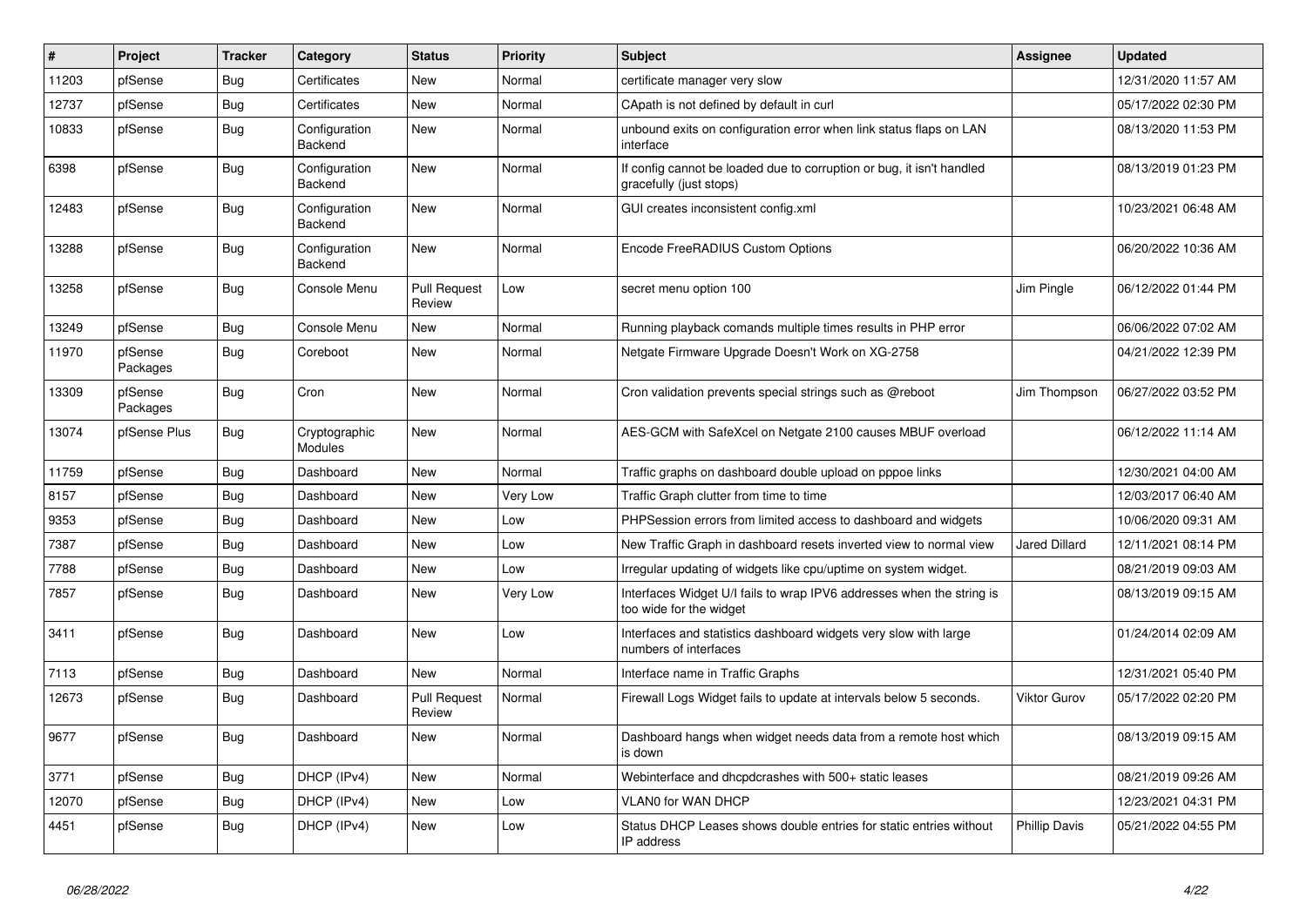| #     | Project | <b>Tracker</b> | Category    | <b>Status</b>                 | Priority | <b>Subject</b>                                                                                     | <b>Assignee</b>    | <b>Updated</b>      |
|-------|---------|----------------|-------------|-------------------------------|----------|----------------------------------------------------------------------------------------------------|--------------------|---------------------|
| 7172  | pfSense | <b>Bug</b>     | DHCP (IPv4) | New                           | Normal   | Sorting by hostname in Services > DHCP Server > LAN should be<br>"natural" (alphanumeric friendly) |                    | 08/20/2019 03:47 PM |
| 8179  | pfSense | <b>Bug</b>     | DHCP (IPv4) | Feedback                      | Normal   | Incorrect reverse DNS zone in DHCP server config for<br>non-octet-aligned subnet mask              | Renato Botelho     | 02/09/2022 11:17 PM |
| 9343  | pfSense | <b>Bug</b>     | DHCP (IPv4) | <b>New</b>                    | Normal   | diag_arp.php times out with large DHCPD leases table                                               |                    | 08/14/2019 01:19 PM |
| 12959 | pfSense | <b>Bug</b>     | DHCP (IPv4) | Feedback                      | Normal   | dhcplease process wrongly update host file if client-hostname is<br>empty                          |                    | 03/28/2022 10:26 AM |
| 4061  | pfSense | Bug            | DHCP (IPv4) | Confirmed                     | Normal   | dhcpd doesn't send client-hostname to peer, breaking DHCP lease<br>registrations w/HA              |                    | 02/24/2017 08:58 PM |
| 3404  | pfSense | <b>Bug</b>     | DHCP (IPv4) | <b>New</b>                    | Normal   | DHCP Server Fails to Start on Interfaces that are Slow to Come<br><b>Online During Boot</b>        |                    | 02/11/2014 05:09 PM |
| 12067 | pfSense | <b>Bug</b>     | DHCP (IPv4) | <b>New</b>                    | Very Low | <b>DHCP Monitoring Statistics Error</b>                                                            |                    | 06/21/2021 08:39 AM |
| 6362  | pfSense | <b>Bug</b>     | DHCP (IPv4) | Confirmed                     | Normal   | DHCP Client ID not used                                                                            |                    | 07/09/2021 06:30 AM |
| 13217 | pfSense | <b>Bug</b>     | DHCP (IPv4) | New                           | Normal   | dhclient using default pid file location which does not exist                                      | Viktor Gurov       | 05/26/2022 08:09 AM |
| 13273 | pfSense | <b>Bug</b>     | DHCP (IPv4) | <b>New</b>                    | Normal   | dhclient can use conflicting recorded leases                                                       |                    | 06/14/2022 11:07 AM |
| 13263 | pfSense | <b>Bug</b>     | DHCP (IPv4) | <b>New</b>                    | Low      | Deleting a static DHCP entry when the related IP is not in the arp<br>table spams the log          |                    | 06/10/2022 11:18 AM |
| 12922 | pfSense | <b>Bug</b>     | DHCP (IPv4) | <b>New</b>                    | Normal   | Classless static routes received on DHCP WAN can override chosen<br>default gateway                |                    | 03/28/2022 10:08 AM |
| 8614  | pfSense | <b>Bug</b>     | DHCP (IPv4) | <b>New</b>                    | Normal   | Cannot remove Additional BOOTP/DHCP Options                                                        |                    | 08/21/2019 09:15 AM |
| 13253 | pfSense | <b>Bug</b>     | DHCP (IPv6) | <b>New</b>                    | Normal   | dhcp6c" is not restarted when applying settings when multiple<br>WANs are configured for DHCP6     |                    | 06/06/2022 02:58 PM |
| 7734  | pfSense | <b>Bug</b>     | DHCP (IPv6) | <b>New</b>                    | Normal   | Using opton ia pd0 does not renew prefix and prefix get dropped                                    |                    | 07/31/2017 03:46 AM |
| 10714 | pfSense | Bug            | DHCP (IPv6) | <b>New</b>                    | Normal   | radvd only gives out the prefix of the "first" IPv6 address of an<br>interface                     |                    | 10/06/2020 01:03 PM |
| 6873  | pfSense | <b>Bug</b>     | DHCP (IPv6) | New                           | Low      | radvd - Too many addresses in RDNSS section when previously<br>using DHCPv6                        | Dominic<br>McKeown | 06/06/2018 10:45 AM |
| 7138  | pfSense | <b>Bug</b>     | DHCP (IPv6) | Assigned                      | Normal   | Pfsense wide dhcpv6 client doesn't recognise ifid statement                                        |                    | 04/21/2022 12:39 PM |
| 12823 | pfSense | <b>Bug</b>     | DHCP (IPv6) | <b>New</b>                    | Normal   | Multiple DHCP6 WAN connections PPPoE interface 'defached' status                                   |                    | 02/18/2022 05:39 AM |
| 9136  | pfSense | <b>Bug</b>     | DHCP (IPv6) | New                           | High     | IPv6 Tracking Interfaces Lose IPv6 Address in Certain Cases                                        |                    | 04/21/2022 12:39 PM |
| 7821  | pfSense | <b>Bug</b>     | DHCP (IPv6) | <b>New</b>                    | Normal   | GIF does not support broadcast                                                                     |                    | 08/29/2017 10:50 AM |
| 6051  | pfSense | <b>Bug</b>     | DHCP (IPv6) | New                           | Normal   | DHCPv6 Client Failure for additional WAN Address causes<br>2-seconds-service-restart-loop          |                    | 12/03/2020 01:08 AM |
| 13237 | pfSense | <b>Bug</b>     | DHCP (IPv6) | New                           | Normal   | dhcp6c script cannot be executed safely                                                            |                    | 06/01/2022 11:20 AM |
| 6691  | pfSense | <b>Bug</b>     | DHCP (IPv6) | New                           | Normal   | dhcp6c quits after only two tries if no response was received                                      |                    | 12/07/2020 04:25 PM |
| 12947 | pfSense | <b>Bug</b>     | DHCP (IPv6) | <b>Pull Request</b><br>Review | Normal   | DHCP6 client does not take any action if the interface IPv6 address<br>changes during renewal      |                    | 06/27/2022 07:31 AM |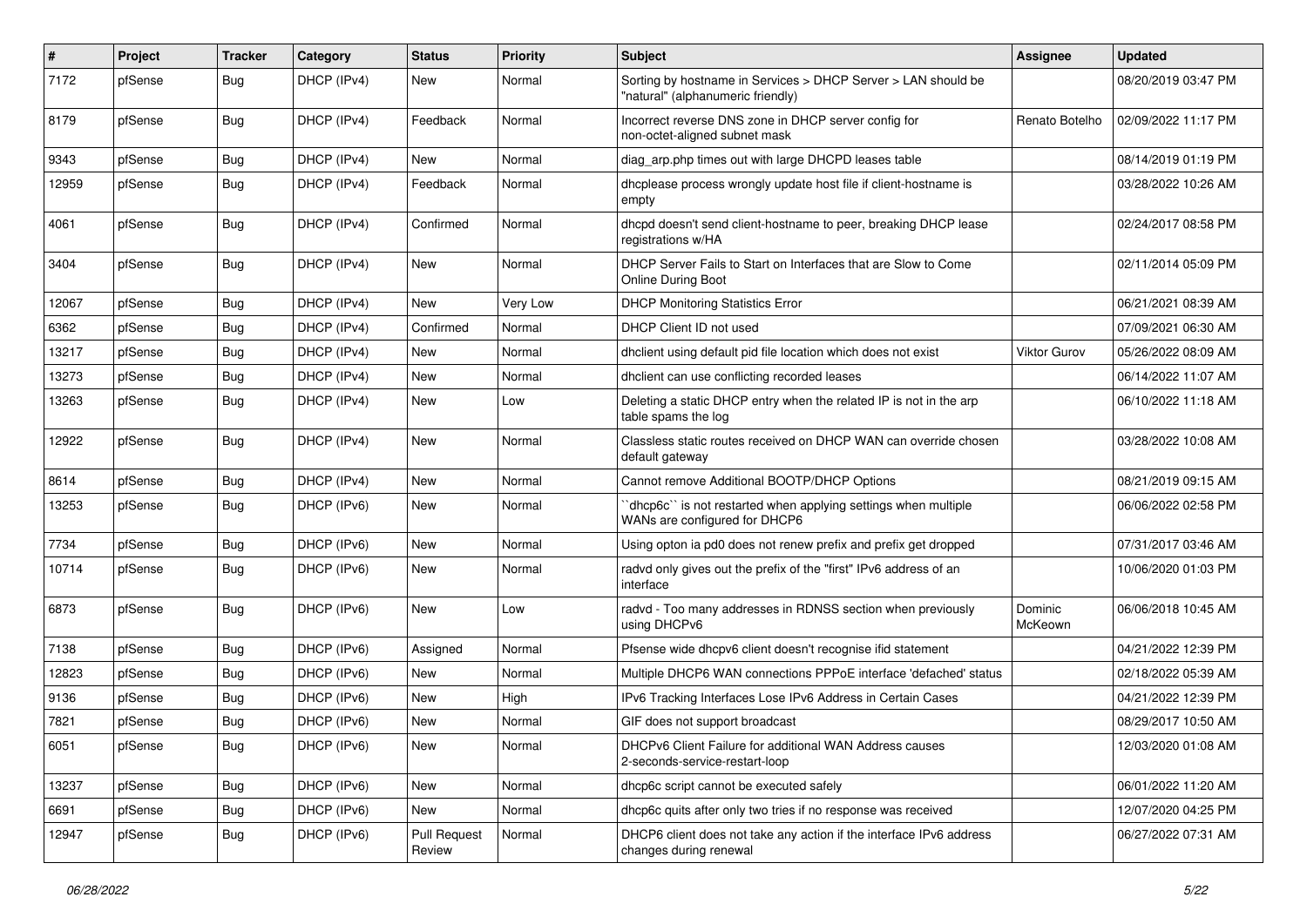| $\pmb{\sharp}$ | Project | <b>Tracker</b> | Category             | <b>Status</b>                 | <b>Priority</b> | Subject                                                                                                                       | Assignee   | <b>Updated</b>      |
|----------------|---------|----------------|----------------------|-------------------------------|-----------------|-------------------------------------------------------------------------------------------------------------------------------|------------|---------------------|
| 10822          | pfSense | <b>Bug</b>     | DHCP (IPv6)          | New                           | Normal          | Deprecated IPv6 prefix won't be announced as deprecated to clients                                                            |            | 08/10/2020 09:23 AM |
| 10715          | pfSense | Bug            | <b>DHCP Relay</b>    | <b>New</b>                    | Normal          | DHCPv6 relay always uses the "first" IPv6 address of an interface                                                             |            | 06/29/2020 05:01 AM |
| 11149          | pfSense | Bug            | <b>DHCP Relay</b>    | New                           | Normal          | DHCP relay won't start with DHCP server behind gateway                                                                        |            | 03/22/2021 05:13 AM |
| 12508          | pfSense | <b>Bug</b>     | <b>DHCP Relay</b>    | <b>New</b>                    | Normal          | DHCP Relay over VPN                                                                                                           |            | 11/06/2021 11:25 AM |
| 4680           | pfSense | <b>Bug</b>     | <b>DHCP Relay</b>    | <b>New</b>                    | Normal          | DHCP relay does not work with DHCP server on other end of<br>OpenVPN tunnel                                                   |            | 05/05/2015 06:55 PM |
| 3796           | pfSense | Bug            | Diagnostics          | Confirmed                     | Normal          | States summary fails and is very slow with large state tables                                                                 |            | 12/11/2021 08:03 PM |
| 7848           | pfSense | <b>Bug</b>     | Diagnostics          | <b>New</b>                    | Low             | NDP Table Sort by Expiration Error                                                                                            |            | 08/26/2019 02:56 PM |
| 7589           | pfSense | Bug            | Diagnostics          | New                           | Normal          | diag_edit.php old print_info_box                                                                                              |            | 05/20/2017 05:02 PM |
| 7590           | pfSense | <b>Bug</b>     | Diagnostics          | <b>New</b>                    | Normal          | diag_edit do not save when nothing to sae (in directory browse view)                                                          |            | 05/20/2017 05:04 PM |
| 12757          | pfSense | Bug            | Diagnostics          | <b>Pull Request</b><br>Review | Very Low        | Clean up /etc/inc/filter.inc use of pfctl -F                                                                                  |            | 05/17/2022 02:18 PM |
| 7329           | pfSense | Bug            | <b>DNS Forwarder</b> | <b>New</b>                    | Low             | DHCP Not Updating DNS                                                                                                         |            | 01/21/2022 09:16 PM |
| 9037           | pfSense | Bug            | <b>DNS Resolver</b>  | New                           | Normal          | Unbound not logging to syslog after reboot                                                                                    |            | 10/12/2018 05:09 AM |
| 7096           | pfSense | Bug            | <b>DNS Resolver</b>  | Feedback                      | Normal          | Unbound fails to start on boot if specific network devices are<br>configured in the "Network Interfaces"                      |            | 11/22/2021 08:59 AM |
| 10342          | pfSense | Bug            | <b>DNS Resolver</b>  | New                           | Normal          | Unbound domain overrides stop resolving periodically. They only<br>resume after the service has been restarted.               |            | 03/13/2020 10:35 AM |
| 10624          | pfSense | Bug            | <b>DNS Resolver</b>  | New                           | Normal          | Unbound configuration memory leak with python module $+$ register<br>DHCP leases active                                       |            | 02/26/2021 10:27 AM |
| 7152           | pfSense | Bug            | <b>DNS Resolver</b>  | New                           | Normal          | Unbound / DNS Resolver issue if "Register DHCP static mappings in<br>the DNS Resolver" set before wildcard DNS custom options |            | 12/18/2021 04:59 PM |
| 10143          | pfSense | Bug            | <b>DNS Resolver</b>  | New                           | Normal          | System hostname DNS entry is assigned to the wrong IP on<br>multi-wan setups                                                  |            | 12/31/2019 02:33 PM |
| 6430           | pfSense | Bug            | <b>DNS Resolver</b>  | Confirmed                     | Low             | pfsense should sanity-check hostnames when copying from<br>dhcpd.leases to /etc/hosts                                         |            | 08/13/2019 01:23 PM |
| 5413           | pfSense | <b>Bug</b>     | <b>DNS Resolver</b>  | Confirmed                     | High            | Incorrect Handling of Unbound Resolver [service restarts, cache loss,<br>DNS service interruption]                            |            | 06/19/2022 11:11 PM |
| 1819           | pfSense | <b>Bug</b>     | <b>DNS Resolver</b>  | <b>New</b>                    | Normal          | DNS Resolver Not Registering DHCP Server Specified Domain Name                                                                | Luiz Souza | 04/28/2022 01:53 PM |
| 13254          | pfSense | <b>Bug</b>     | <b>DNS Resolver</b>  | New                           | Normal          | DNS resolver does not update "unbound.conf" file during link down<br>events                                                   |            | 06/08/2022 07:55 AM |
| 9654           | pfSense | <b>Bug</b>     | <b>DNS Resolver</b>  | New                           | Normal          | After reboot, the DNS resolver must be restarted before it will<br>advertise the ipv6 DNS address of the router.              |            | 11/20/2020 03:12 AM |
| 12612          | pfSense | <b>Bug</b>     | <b>DNS Resolver</b>  | New                           | Normal          | DNS Resolver is restarted during every "rc.newwanip" event                                                                    |            | 06/03/2022 07:13 AM |
| 13167          | pfSense | Bug            | Dynamic DNS          | New                           | Normal          | phpDynDNS: DigitalOcean ddns update fails (bad request, invalid<br>character '-' in request_id)                               |            | 06/16/2022 09:30 PM |
| 9504           | pfSense | Bug            | Dynamic DNS          | New                           | Normal          | Multiple Dynamic DNS update notifications for the same interface, not<br>differentiated by the hostname                       |            | 05/07/2019 07:46 AM |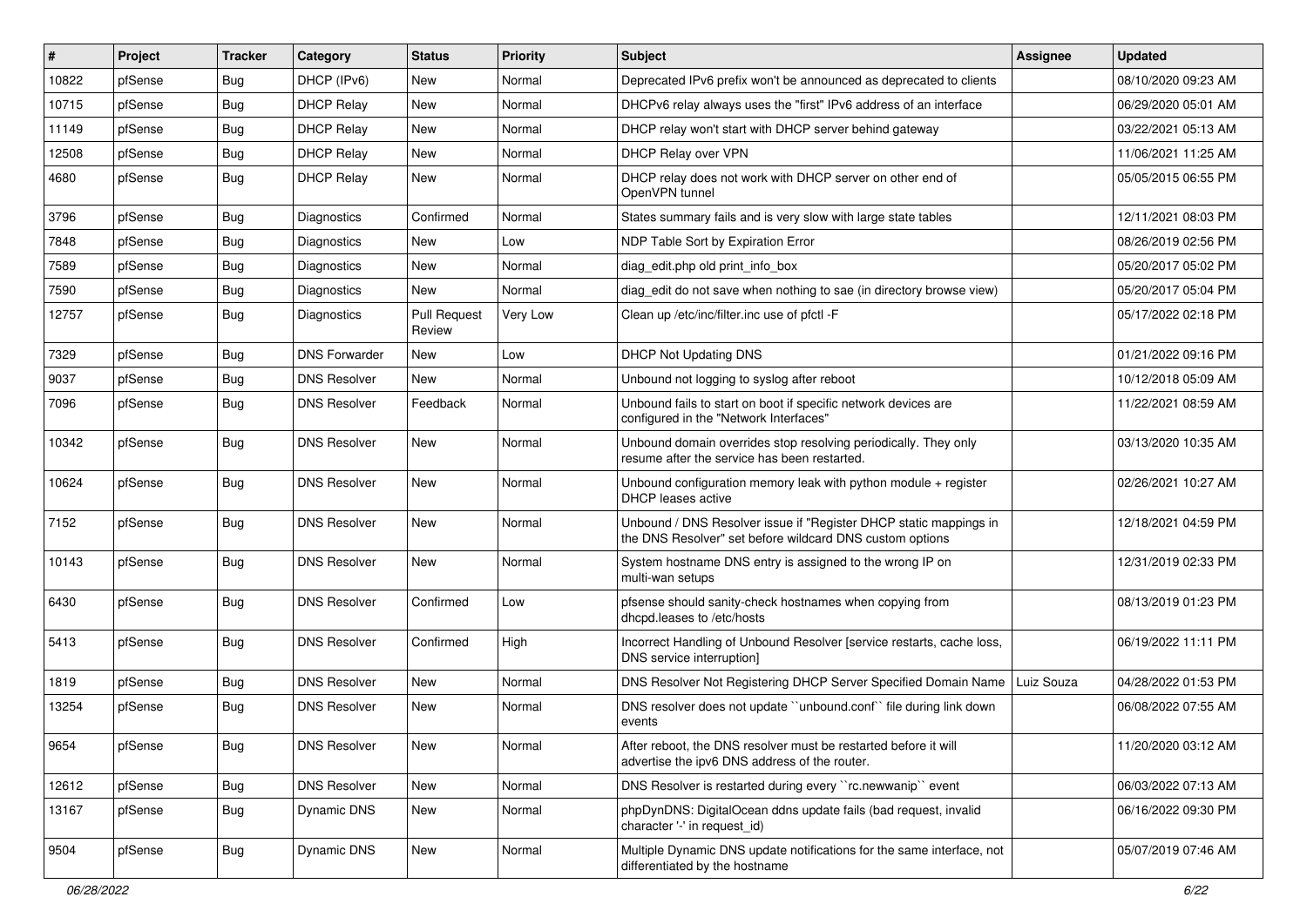| $\vert$ # | Project             | <b>Tracker</b> | Category           | <b>Status</b>                 | Priority | Subject                                                                                                                                                                 | Assignee                       | <b>Updated</b>      |
|-----------|---------------------|----------------|--------------------|-------------------------------|----------|-------------------------------------------------------------------------------------------------------------------------------------------------------------------------|--------------------------------|---------------------|
| 8500      | pfSense             | Bug            | <b>Dynamic DNS</b> | New                           | Low      | Incorrect categorization of status/info messages from phpDynDNS                                                                                                         |                                | 08/16/2019 12:50 PM |
| 13298     | pfSense             | Bug            | Dynamic DNS        | <b>Pull Request</b><br>Review | Normal   | Dynv6 does not check response code when updating                                                                                                                        | <b>Tiago Beling</b><br>d'Avila | 06/24/2022 07:47 AM |
| 9805      | pfSense             | Bug            | Dynamic DNS        | New                           | Normal   | dynDNS cloudflare multiple entries                                                                                                                                      |                                | 10/02/2019 04:51 PM |
| 9664      | pfSense             | <b>Bug</b>     | Dynamic DNS        | New                           | Normal   | DynDNS and Dual-wan problem with CloudFlare (works with No-Ip)                                                                                                          |                                | 08/03/2019 10:00 AM |
| 13303     | pfSense             | <b>Bug</b>     | <b>Dynamic DNS</b> | <b>Pull Request</b><br>Review | Normal   | DynDNS - DNSExit no longer working                                                                                                                                      | Koen Zomers                    | 06/27/2022 10:56 AM |
| 8432      | pfSense             | <b>Bug</b>     | <b>Dynamic DNS</b> | <b>New</b>                    | Normal   | Dynamic DNS Client gives an error that it can't find IPv6 address<br>when WAN interface is a LAGG                                                                       |                                | 09/17/2020 05:23 AM |
| 11147     | pfSense             | Bug            | Dynamic DNS        | New                           | Normal   | Domeneshop DynDNS IPv4 and IPv6                                                                                                                                         |                                | 12/09/2020 11:47 PM |
| 11177     | pfSense             | <b>Bug</b>     | Dynamic DNS        | New                           | Normal   | DDNSv6 not using Check IP Services                                                                                                                                      |                                | 12/21/2020 05:02 AM |
| 8406      | pfSense             | <b>Bug</b>     | Dynamic DNS        | New                           | Normal   | DDNS IPV6 Cloudflare Client does not detect PPOE address                                                                                                                |                                | 03/31/2018 11:56 AM |
| 12877     | pfSense             | Bug            | Dynamic DNS        | Feedback                      | Normal   | Cloudflare DynDNS fails to update more than two addresses                                                                                                               |                                | 05/29/2022 06:56 PM |
| 10000     | pfSense             | Bug            | <b>Dynamic DNS</b> | New                           | Normal   | Azure Dynamic DNS A and AAAA Records for Apex Zone                                                                                                                      |                                | 03/31/2020 09:03 AM |
| 11235     | pfSense<br>Packages | Bug            | Filer              | New                           | Normal   | Filer run script when "state" unchanged                                                                                                                                 |                                | 01/08/2021 07:24 AM |
| 11180     | pfSense<br>Packages | Bug            | Filer              | Feedback                      | Normal   | Filer run action for files on sync that wan't been modified                                                                                                             | Viktor Gurov                   | 01/08/2021 07:27 AM |
| 10426     | pfSense<br>Packages | <b>Bug</b>     | Filer              | Feedback                      | Normal   | Filer must validate that File name is unig                                                                                                                              |                                | 04/20/2022 11:02 AM |
| 13067     | pfSense             | Bug            | <b>FilterDNS</b>   | <b>New</b>                    | Normal   | filterdns resolve interval is twice the intended value                                                                                                                  |                                | 04/17/2022 07:45 PM |
| 11184     | pfSense             | Bug            | FreeBSD            | New                           | Normal   | PF: State policy cannot be configurable                                                                                                                                 |                                | 02/09/2021 02:43 AM |
| 12740     | pfSense             | Bug            | FreeBSD            | Incomplete                    | Normal   | panic: esp_input_cb: Unexpected address family                                                                                                                          |                                | 01/27/2022 01:19 PM |
| 11352     | pfSense             | Bug            | FreeBSD            | <b>New</b>                    | Low      | CTF types > 2^15 in the pfSense kernel config results in DTrace<br>failing                                                                                              | Scott Long                     | 03/17/2021 02:52 AM |
| 11746     | pfSense<br>Packages | <b>Bug</b>     | FreeRADIUS         | Feedback                      | Normal   | Second LDAP server configuration misses the ipaNThash control<br>attribute                                                                                              | <b>Viktor Gurov</b>            | 07/14/2021 01:44 PM |
| 8264      | pfSense<br>Packages | <b>Bug</b>     | FreeRADIUS         | New                           | Normal   | Radiusd restart on WAN change results in freeradius not running (and<br>possible solution)                                                                              |                                | 04/21/2022 12:39 PM |
| 12126     | pfSense<br>Packages | <b>Bug</b>     | FreeRADIUS         | New                           | Normal   | freeradius3 0.15.7 31                                                                                                                                                   |                                | 10/11/2021 08:21 AM |
| 12742     | pfSense<br>Packages | <b>Bug</b>     | FreeRADIUS         | Feedback                      | Normal   | freeRADIUS virtual-server-default: modules dailycounter,<br>monthlycounter, noresetcounter, expire_on_login in authorize section<br>prevent virtual server from loading |                                | 03/01/2022 12:45 PM |
| 11802     | pfSense<br>Packages | <b>Bug</b>     | FreeRADIUS         | New                           | Normal   | FreeRADIUS sync                                                                                                                                                         |                                | 05/10/2021 04:18 AM |
| 8516      | pfSense<br>Packages | <b>Bug</b>     | FreeRADIUS         | New                           | Normal   | FreeRADIUS requires settings re-saved after pfSense upgrade                                                                                                             | Jim Pingle                     | 12/31/2021 05:58 PM |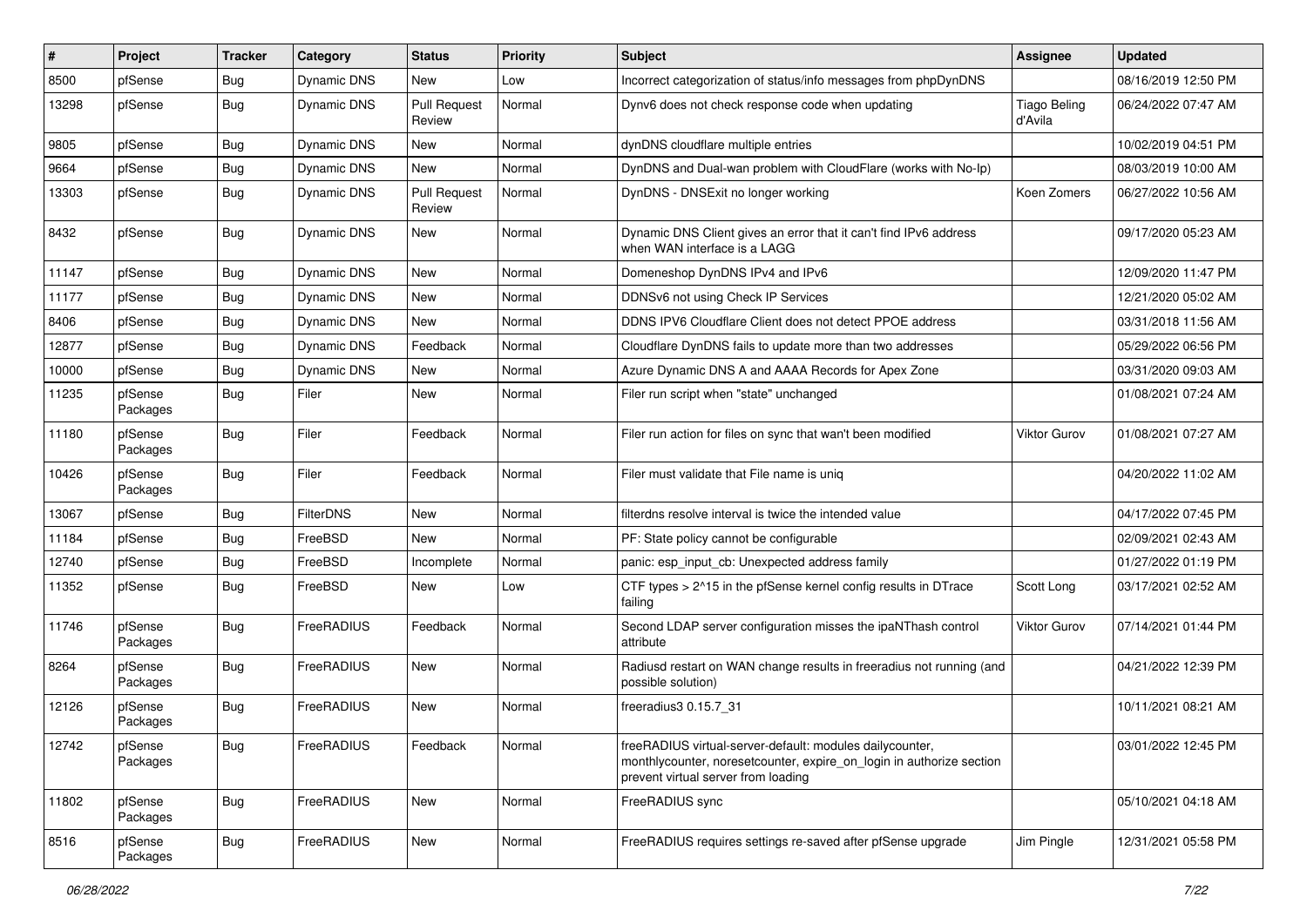| $\pmb{\#}$ | Project             | <b>Tracker</b> | Category   | <b>Status</b> | <b>Priority</b> | <b>Subject</b>                                                     | <b>Assignee</b>     | <b>Updated</b>      |
|------------|---------------------|----------------|------------|---------------|-----------------|--------------------------------------------------------------------|---------------------|---------------------|
| 12982      | pfSense<br>Packages | Bug            | FreeRADIUS | New           | Normal          | FreeRadius RadReply table entries missing from pf                  |                     | 06/19/2022 05:38 PM |
| 11331      | pfSense<br>Packages | Bug            | FreeRADIUS | Feedback      | Normal          | FreeRADIUS latest package upgrade broke Plain Mac Authentication   | Viktor Gurov        | 01/30/2021 10:08 AM |
| 10695      | pfSense<br>Packages | <b>Bug</b>     | FreeRADIUS | New           | Normal          | FreeRadius Accounting skipping MBs after reboot due to power down  |                     | 06/24/2020 04:49 AM |
| 8513       | pfSense<br>Packages | Bug            | FreeRADIUS | New           | High            | Freeradius 3.x Idap problem                                        |                     | 02/18/2019 05:22 PM |
| 8589       | pfSense<br>Packages | Bug            | FreeRADIUS | New           | Normal          | FreeRadius 0.15.5 2 ignoring tunnelled-reply=no                    |                     | 02/18/2019 03:40 PM |
| 11980      | pfSense<br>Packages | <b>Bug</b>     | FreeRADIUS | Feedback      | Normal          | EAP does not work with SQL backend                                 |                     | 07/21/2021 07:24 AM |
| 11054      | pfSense<br>Packages | Bug            | FreeRADIUS | Assigned      | Normal          | Check Client Certificate CN not working as described               | <b>Viktor Gurov</b> | 12/14/2021 07:22 AM |
| 8251       | pfSense<br>Packages | Bug            | FreeRADIUS | Feedback      | Normal          | Captiveportal + FreeRadius "Last activity" resets to Session start |                     | 08/13/2019 11:10 AM |
| 11388      | pfSense<br>Packages | <b>Bug</b>     | FreeRADIUS | Feedback      | Normal          | Captive Portal authentication error with MySQL backend             | Viktor Gurov        | 02/10/2021 08:54 AM |
| 7403       | pfSense<br>Packages | <b>Bug</b>     | FreeRADIUS | <b>New</b>    | Normal          | Captive Portal + freeradius2 + MySQL problems with German Umlaut   |                     | 03/17/2017 09:12 AM |
| 12286      | pfSense<br>Packages | Bug            | FreeRADIUS | New           | Normal          | Add support for ntlm_auth in LDAP                                  |                     | 08/20/2021 08:27 AM |
| 12084      | pfSense<br>Packages | Bug            | <b>FRR</b> | New           | Normal          | libfrr.so.0 error on SG-1100                                       |                     | 06/26/2021 08:22 AM |
| 11693      | pfSense<br>Packages | <b>Bug</b>     | <b>FRR</b> | Feedback      | Normal          | IPv6 static routing fails                                          | Viktor Gurov        | 04/26/2022 08:50 AM |
| 11404      | pfSense<br>Packages | <b>Bug</b>     | <b>FRR</b> | Feedback      | Normal          | Incorrect prefix/access lists migration on update                  | Viktor Gurov        | 02/18/2021 09:49 AM |
| 12751      | pfSense<br>Packages | Bug            | <b>FRR</b> | New           | Normal          | Improve FRR route restoration after gateway events                 |                     | 02/06/2022 11:07 PM |
| 11345      | pfSense<br>Packages | Bug            | <b>FRR</b> | Feedback      | Normal          | FRR-OSPF - No "prefix-list" possible                               | Jim Pingle          | 02/04/2021 11:03 PM |
| 10294      | pfSense<br>Packages | <b>Bug</b>     | <b>FRR</b> | New           | Normal          | FRR Route Counts Incorrect on Status Page                          | Jim Pingle          | 02/26/2020 11:08 AM |
| 11158      | pfSense<br>Packages | <b>Bug</b>     | <b>FRR</b> | New           | High            | <b>FRR Prefix Lists</b>                                            |                     | 12/30/2020 04:55 PM |
| 11835      | pfSense<br>Packages | <b>Bug</b>     | <b>FRR</b> | New           | Normal          | FRR OSPF redistributed connected routes disappearing               |                     | 04/22/2021 07:11 AM |
| 11961      | pfSense<br>Packages | <b>Bug</b>     | <b>FRR</b> | Feedback      | Normal          | FRR OSPF add unwanted area 0 authentication to router ospf         | Viktor Gurov        | 09/16/2021 10:25 PM |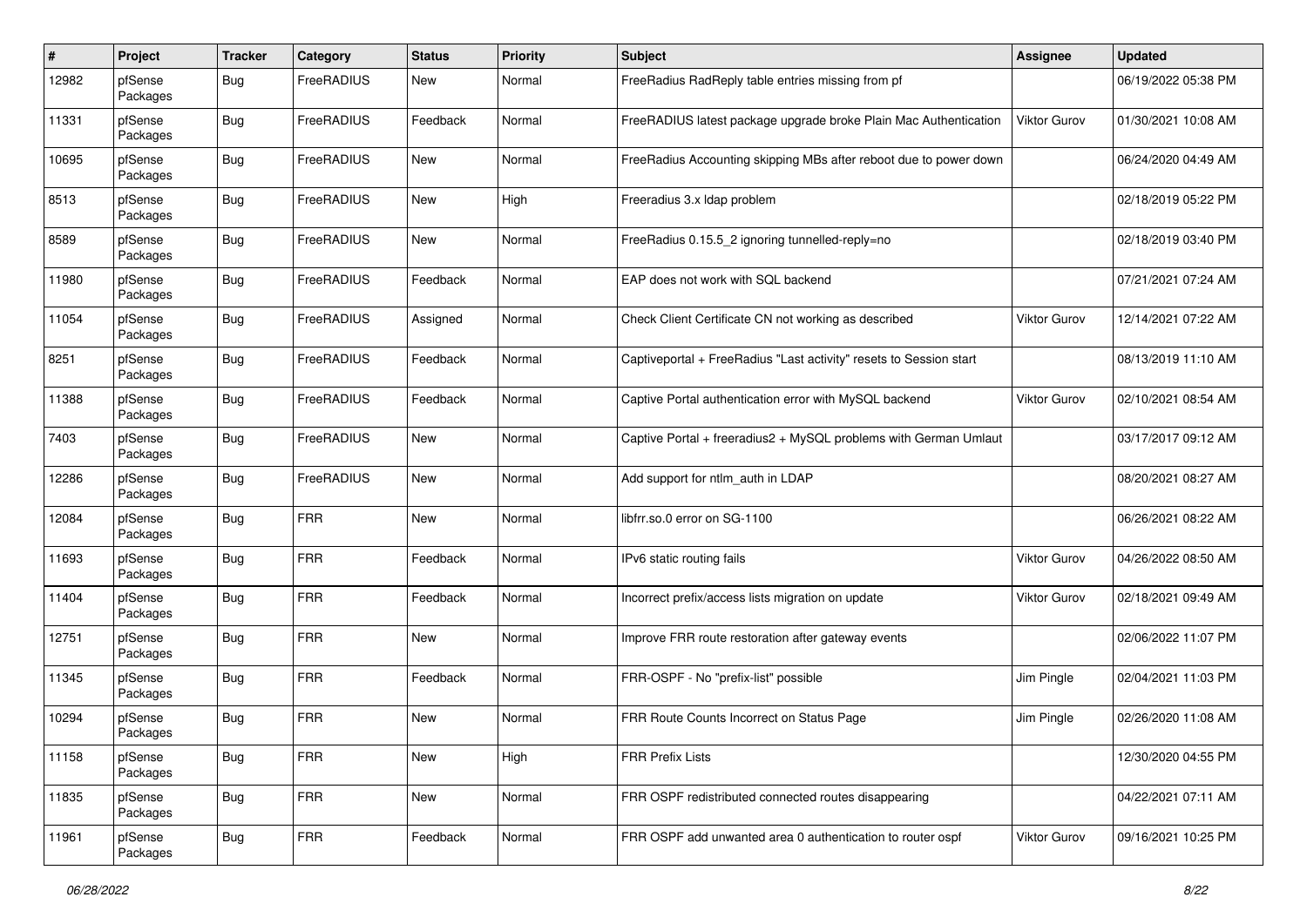| $\vert$ # | Project             | <b>Tracker</b> | Category              | <b>Status</b>                 | Priority | <b>Subject</b>                                                                                                                                                     | Assignee            | <b>Updated</b>      |
|-----------|---------------------|----------------|-----------------------|-------------------------------|----------|--------------------------------------------------------------------------------------------------------------------------------------------------------------------|---------------------|---------------------|
| 11681     | pfSense<br>Packages | Bug            | <b>FRR</b>            | Feedback                      | Normal   | FRR generates invalid BFD configuration after removing interfaces                                                                                                  | <b>Viktor Gurov</b> | 07/14/2021 04:40 PM |
| 11477     | pfSense<br>Packages | Bug            | <b>FRR</b>            | Feedback                      | Normal   | FRR does not recognize some BFD options                                                                                                                            | <b>Viktor Gurov</b> | 02/26/2021 10:52 PM |
| 11936     | pfSense<br>Packages | Bug            | <b>FRR</b>            | Incomplete                    | High     | FRR does not connect BGP when using password                                                                                                                       |                     | 05/19/2021 08:12 AM |
| 11377     | pfSense<br>Packages | <b>Bug</b>     | <b>FRR</b>            | <b>Pull Request</b><br>Review | Normal   | <b>FRR</b> deinstall                                                                                                                                               |                     | 03/10/2021 08:21 AM |
| 11650     | pfSense<br>Packages | <b>Bug</b>     | <b>FRR</b>            | New                           | Very Low | FRR configuration broken on restore of manually edited FRR config<br>sections                                                                                      |                     | 03/10/2021 08:50 AM |
| 12951     | pfSense<br>Packages | <b>Bug</b>     | <b>FRR</b>            | Feedback                      | Normal   | FRR cannot remove IPv6 routes                                                                                                                                      |                     | 03/22/2022 09:24 PM |
| 12965     | pfSense<br>Packages | <b>Bug</b>     | <b>FRR</b>            | <b>Pull Request</b><br>Review | Normal   | FRR BFD peer configuration is handled incorrectly in some cases                                                                                                    | Viktor Gurov        | 03/22/2022 08:04 AM |
| 11841     | pfSense<br>Packages | Bug            | <b>FRR</b>            | New                           | Normal   | FRR access lists default bahavior changed to permit by default                                                                                                     |                     | 04/22/2021 09:52 AM |
| 10516     | pfSense<br>Packages | <b>Bug</b>     | <b>FRR</b>            | New                           | Normal   | <b>FRR Access list</b>                                                                                                                                             |                     | 12/06/2020 11:02 PM |
| 11836     | pfSense<br>Packages | Bug            | <b>FRR</b>            | Assigned                      | Normal   | FRR ACCEPTFILTER unstable                                                                                                                                          | Viktor Gurov        | 02/14/2022 07:20 AM |
| 10935     | pfSense<br>Packages | <b>Bug</b>     | <b>FRR</b>            | <b>New</b>                    | Normal   | FRR 0.6.7-6 - BGPD service recycled IPv6 without Route Map                                                                                                         |                     | 12/30/2020 05:00 PM |
| 10503     | pfSense<br>Packages | <b>Bug</b>     | <b>FRR</b>            | <b>New</b>                    | Normal   | Flapping any GW in multi-WAN influences restating all IPsec tunnels<br>in FRR which leads to dropping all IPsec VTI static routes and related<br><b>BGP</b> issues |                     | 05/08/2020 07:51 PM |
| 11847     | pfSense<br>Packages | <b>Bug</b>     | <b>FRR</b>            | Feedback                      | Normal   | Filters not applied to PEER Groups                                                                                                                                 | <b>Viktor Gurov</b> | 07/30/2021 07:45 PM |
| 12167     | pfSense<br>Packages | <b>Bug</b>     | <b>FRR</b>            | Feedback                      | Normal   | BGP TCP setkey not set if neighbor is in peer group                                                                                                                | <b>Viktor Gurov</b> | 09/16/2021 09:38 AM |
| 12811     | pfSense             | <b>Bug</b>     | Gateway<br>Monitoring | New                           | Normal   | Services are not restarted when PPP interfaces connect                                                                                                             | Jim Pingle          | 05/31/2022 05:34 PM |
| 13076     | pfSense             | Bug            | Gateway<br>Monitoring | <b>New</b>                    | Normal   | Marking a gateway as down does not affect IPsec entries using<br>gateway groups                                                                                    |                     | 06/03/2022 10:32 AM |
| 13295     | pfSense             | Bug            | Gateway<br>Monitoring | <b>Pull Request</b><br>Review | Normal   | Incorrect function parameters for "get dpinger status()" call in<br>'gwlb.inc                                                                                      |                     | 06/24/2022 07:25 AM |
| 11960     | pfSense             | Bug            | Gateway<br>Monitoring | Feedback                      | Normal   | Gateway Monitoring Traffic Goes Out Default Gateway                                                                                                                |                     | 12/20/2021 05:43 AM |
| 3132      | pfSense             | Bug            | Gateway<br>Monitoring | In Progress                   | Normal   | Gateway events for IPv6 affect IPv4 services and vice versa                                                                                                        | Viktor Gurov        | 05/10/2022 03:10 PM |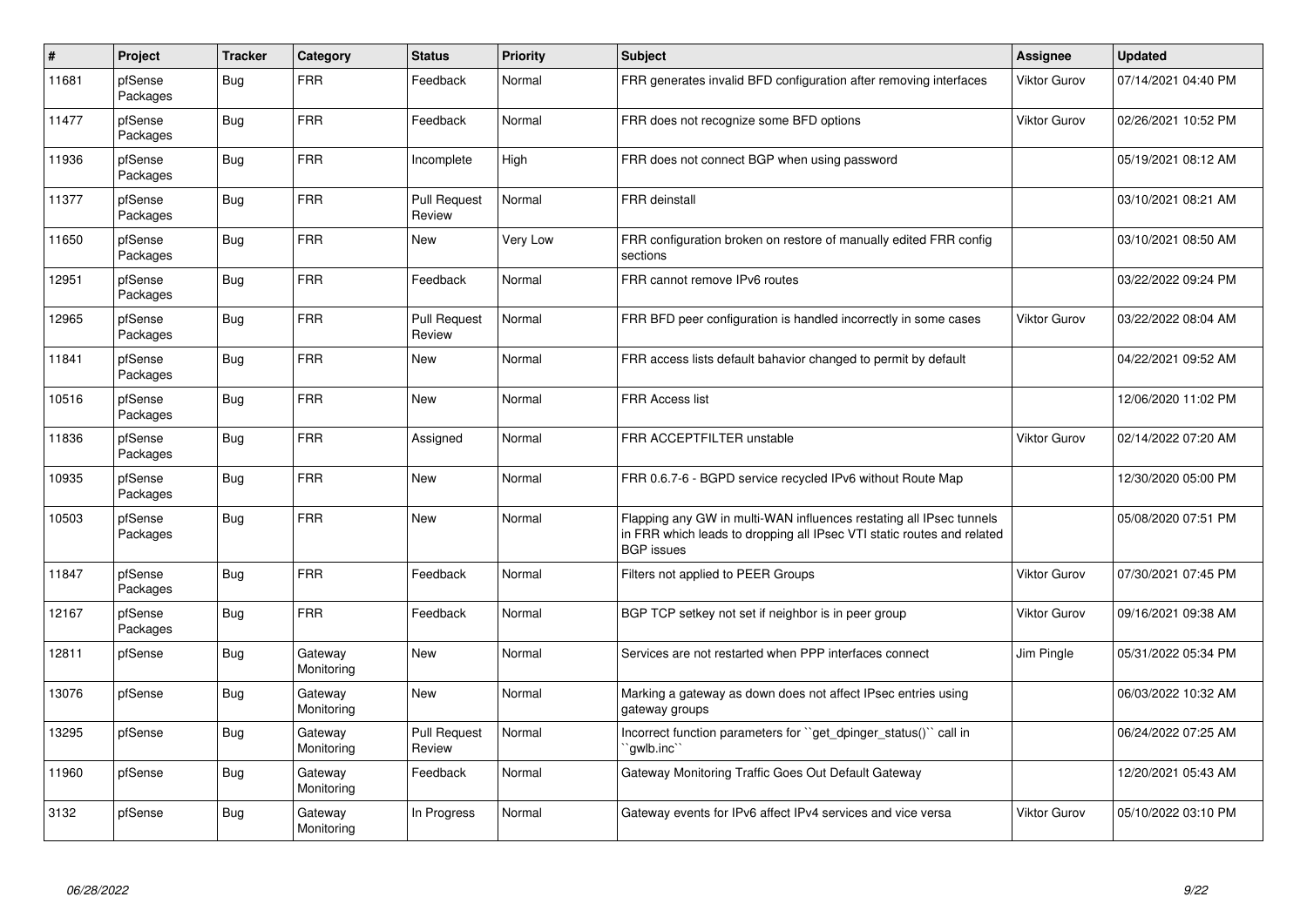| #     | Project             | <b>Tracker</b> | Category              | <b>Status</b>                 | Priority | <b>Subject</b>                                                                              | <b>Assignee</b> | <b>Updated</b>      |
|-------|---------------------|----------------|-----------------------|-------------------------------|----------|---------------------------------------------------------------------------------------------|-----------------|---------------------|
| 12920 | pfSense             | Bug            | Gateway<br>Monitoring | <b>Pull Request</b><br>Review | Normal   | Gateway behavior differs when the gateway does not exist in<br>config.xml                   | Viktor Gurov    | 06/12/2022 01:27 PM |
| 8192  | pfSense             | <b>Bug</b>     | Gateway<br>Monitoring | New                           | Low      | dpinger - Change in ISP link-local IPv6 address drops connectivity                          | Luiz Souza      | 11/05/2020 07:31 AM |
| 6333  | pfSense             | Bug            | Gateway<br>Monitoring | Confirmed                     | Normal   | Bootup starts/restarts dpinger multiple times                                               | Luiz Souza      | 11/16/2020 01:11 PM |
| 12764 | pfSense             | Bug            | Gateways              | New                           | Normal   | VTI gateway status is pending after assigning the VTI interface                             |                 | 02/07/2022 05:41 AM |
| 10875 | pfSense             | <b>Bug</b>     | Gateways              | New                           | Normal   | PPP periodic reset does not fully restore gateway group round-robin<br>functionality        | Luiz Souza      | 11/05/2020 07:44 AM |
| 8846  | pfSense             | Bug            | Gateways              | New                           | Low      | Misleading gateway error message adding/editing static routes using<br>a disabled interface |                 | 08/21/2019 11:29 AM |
| 9650  | pfSense             | Bug            | Gateways              | New                           | Normal   | IPv6 connection drops (ir-)regular on Kabelvodafone (German cable<br>ISP)                   |                 | 07/27/2019 07:14 AM |
| 8343  | pfSense             | <b>Bug</b>     | Gateways              | New                           | Normal   | Gateway Routes (Default Routes) not removed in Kernel when<br>removed from GUI              |                 | 05/14/2020 01:22 AM |
| 12857 | pfSense             | Bug            | Gateways              | New                           | Normal   | Firewall gateway goes away when making changes to Bridge0 device                            |                 | 02/27/2022 11:20 AM |
| 12942 | pfSense             | <b>Bug</b>     | Gateways              | New                           | Normal   | Code to kill states for old gateway when reconnecting an interface is<br>incorrect          | Jim Pingle      | 03/22/2022 01:25 PM |
| 12632 | pfSense             | <b>Bug</b>     | Gateways              | New                           | High     | Assigning a /30 WAN IP address at the console does not save the<br>gateway correctly        |                 | 05/17/2022 02:28 PM |
| 9335  | pfSense<br>Packages | Bug            | haproxy               | Feedback                      | Normal   | Stored XSS in HAProxy / haproxy_listeners_edit.php                                          | Jim Pingle      | 02/18/2019 09:35 AM |
| 8438  | pfSense<br>Packages | <b>Bug</b>     | haproxy               | New                           | High     | haproxy: can't use ACL for cert with http-response actions                                  |                 | 05/24/2018 01:12 PM |
| 11491 | pfSense<br>Packages | <b>Bug</b>     | haproxy               | Feedback                      | Normal   | haproxy-devel v0.62_2 - startup error 'httpchk'                                             | Viktor Gurov    | 06/22/2021 08:46 AM |
| 13098 | pfSense<br>Packages | Bug            | haproxy               | Feedback                      | Low      | HAProxy Virtual IP broken link under Frontend setup                                         |                 | 04/27/2022 08:35 AM |
| 6784  | pfSense<br>Packages | <b>Bug</b>     | haproxy               | New                           | Normal   | HAProxy version .48 will not use URL Table Alias for front end listener                     |                 | 02/18/2019 05:32 PM |
| 8902  | pfSense<br>Packages | Bug            | haproxy               | New                           | Normal   | HAproxy package not use custom DNS for lookup on apply new<br>config                        |                 | 09/16/2018 08:16 AM |
| 11135 | pfSense<br>Packages | <b>Bug</b>     | haproxy               | Feedback                      | High     | HAproxy OCSP reponse crontab bug                                                            | Viktor Gurov    | 09/10/2021 11:51 AM |
| 7462  | pfSense<br>Packages | <b>Bug</b>     | haproxy               | New                           | Normal   | HAproxy not rebinding properly after WAN DHCP IP change                                     |                 | 01/11/2018 09:15 AM |
| 9247  | pfSense<br>Packages | <b>Bug</b>     | haproxy               | New                           | Low      | HAProxy multiple server selection on stats pages doesn't work                               |                 | 01/02/2019 04:44 PM |
| 9261  | pfSense<br>Packages | <b>Bug</b>     | haproxy               | New                           | Normal   | haproxy GUI failure                                                                         |                 | 01/08/2019 12:41 PM |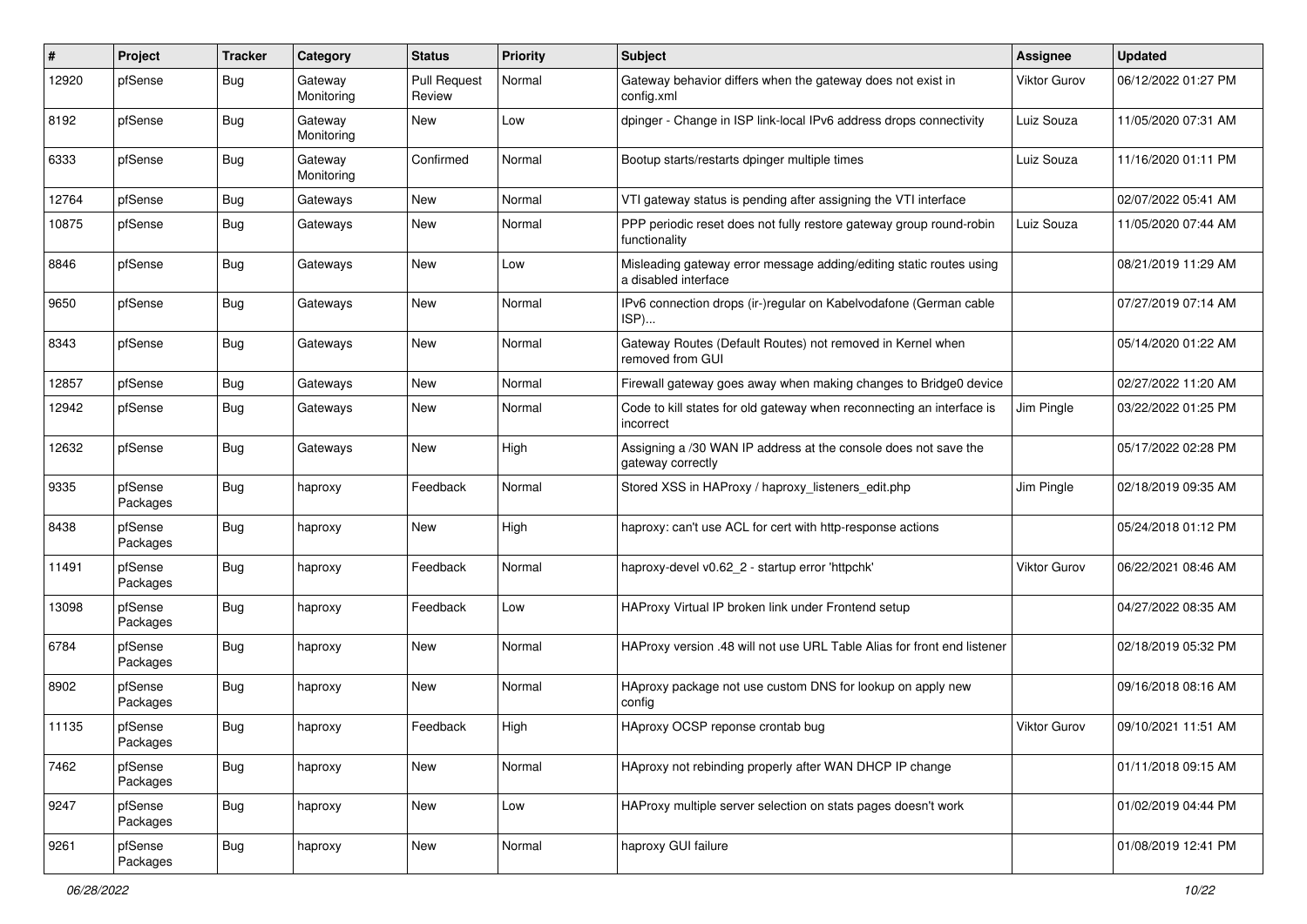| $\#$  | Project             | <b>Tracker</b> | Category           | <b>Status</b> | <b>Priority</b> | <b>Subject</b>                                                                    | Assignee            | <b>Updated</b>      |
|-------|---------------------|----------------|--------------------|---------------|-----------------|-----------------------------------------------------------------------------------|---------------------|---------------------|
| 11756 | pfSense<br>Packages | Bug            | haproxy            | Feedback      | Normal          | HaProxy does not transfer backend states during reload                            | Viktor Gurov        | 07/14/2021 01:21 PM |
| 9500  | pfSense<br>Packages | <b>Bug</b>     | haproxy            | New           | Normal          | HAproxy does not delete non-applicable action config                              |                     | 01/18/2022 06:28 AM |
| 11000 | pfSense<br>Packages | <b>Bug</b>     | haproxy            | <b>New</b>    | Very Low        | haproxy deprecated trick suggested                                                |                     | 12/23/2020 02:55 PM |
| 7039  | pfSense<br>Packages | <b>Bug</b>     | haproxy            | Feedback      | Normal          | HAProxy backend configuration does not handle intermediate CAs<br>properly        |                     | 04/21/2022 12:40 PM |
| 11036 | pfSense<br>Packages | <b>Bug</b>     | haproxy            | <b>New</b>    | Normal          | <b>HAproxy ACL</b>                                                                |                     | 02/11/2022 11:27 AM |
| 13022 | pfSense<br>Packages | <b>Bug</b>     | haproxy            | Feedback      | Normal          | HAProxy - Sub Frontends ignore Client verification CA certificates                |                     | 04/06/2022 12:55 PM |
| 11937 | pfSense<br>Packages | <b>Bug</b>     | haproxy            | Feedback      | Normal          | HAproxy "Use Client-IP" option breaks Captive Portal                              | <b>Viktor Gurov</b> | 06/22/2021 08:48 AM |
| 6861  | pfSense<br>Packages | Bug            | haproxy            | <b>New</b>    | Normal          | Ha-Proxy duplicated backend used in place of original backend                     |                     | 02/18/2019 05:30 PM |
| 10936 | pfSense<br>Packages | <b>Bug</b>     | haproxy            | Feedback      | Normal          | both haproxy/haproxy-devel non-existent option lb-agent-chk                       |                     | 04/21/2022 12:40 PM |
| 8213  | pfSense<br>Packages | <b>Bug</b>     | haproxy            | <b>New</b>    | Normal          | acl src file not populated from alias                                             |                     | 12/21/2017 02:02 PM |
| 10584 | pfSense             | <b>Bug</b>     | Hardware / Drivers | New           | Normal          | SG-3100 with M.2: shutdown instead of reboot                                      |                     | 07/21/2020 03:08 AM |
| 13206 | pfSense Plus        | <b>Bug</b>     | Hardware / Drivers | <b>New</b>    | Normal          | SG-3100 LED GPIO hangs                                                            |                     | 06/11/2022 07:01 PM |
| 11770 | pfSense Plus        | <b>Bug</b>     | Hardware / Drivers | New           | Normal          | Pantech UML295 USB Modem No Longer Functional                                     |                     | 04/01/2021 11:28 AM |
| 11731 | pfSense             | Bug            | Hardware / Drivers | <b>New</b>    | Normal          | Missing support for Realtek USB NICs                                              |                     | 03/30/2021 04:32 AM |
| 9094  | pfSense             | <b>Bug</b>     | Hardware / Drivers | Assigned      | Normal          | MBT console settings are not forced to video console                              |                     | 11/07/2018 10:23 AM |
| 13003 | pfSense             | Bug            | Hardware / Drivers | New           | Normal          | Malicious Driver Detection event on ixl driver                                    |                     | 06/25/2022 05:00 PM |
| 10577 | pfSense             | <b>Bug</b>     | Hardware / Drivers | Feedback      | Normal          | intel x553 (c3000 chipset) loading x520 driver                                    |                     | 05/28/2020 03:59 AM |
| 12607 | pfSense Plus        | Bug            | Hardware / Drivers | New           | High            | Instability with Snort Inline with AWS Instances                                  |                     | 01/10/2022 09:03 PM |
| 8324  | pfSense             | <b>Bug</b>     | Hardware / Drivers | New           | Normal          | bxe cards require promisc for OSPF                                                | Luiz Souza          | 05/25/2020 03:19 PM |
| 11953 | pfSense             | <b>Bug</b>     | <b>IGMP Proxy</b>  | New           | Normal          | XG-1541 crashes when igmpproxy is enabled and network interfaces<br>status change |                     | 05/24/2021 04:55 PM |
| 12079 | pfSense             | <b>Bug</b>     | <b>IGMP Proxy</b>  | New           | Normal          | IGMPProxy: kernel panic, Sleeping thread owns a non-sleepable lock                | Mateusz Guzik       | 05/10/2022 03:14 PM |
| 8711  | pfSense             | <b>Bug</b>     | <b>IGMP Proxy</b>  | New           | Normal          | igmpproxy with PPPoE Interfaces                                                   |                     | 07/28/2018 09:21 AM |
| 9338  | pfSense             | Bug            | <b>IGMP Proxy</b>  | <b>New</b>    | Normal          | igmpproxy ignoring downstream vlan interface                                      |                     | 02/22/2019 03:48 AM |
| 3382  | pfSense             | Bug            | <b>IGMP Proxy</b>  | <b>New</b>    | Normal          | IGMPPROXY fails with more than 32 interfaces                                      |                     | 07/12/2016 11:01 PM |
| 13277 | pfSense             | <b>Bug</b>     | <b>IGMP Proxy</b>  | <b>New</b>    | Normal          | IGMP Proxy webConfigurator Page Always Produces Error                             |                     | 06/16/2022 07:50 PM |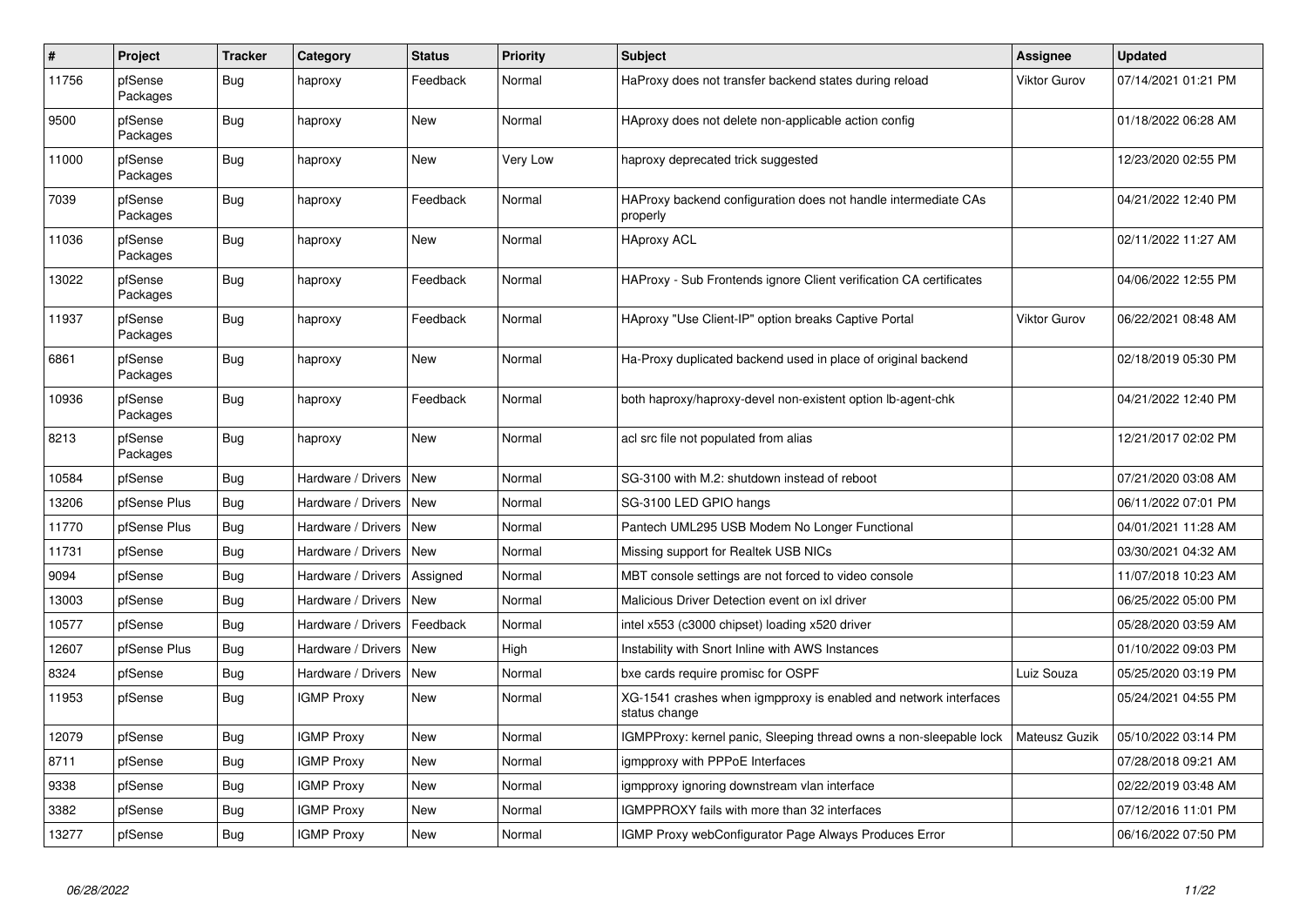| ∦     | Project      | <b>Tracker</b> | Category          | <b>Status</b> | <b>Priority</b> | <b>Subject</b>                                                                                                                                                                                  | <b>Assignee</b> | <b>Updated</b>      |
|-------|--------------|----------------|-------------------|---------------|-----------------|-------------------------------------------------------------------------------------------------------------------------------------------------------------------------------------------------|-----------------|---------------------|
| 13276 | pfSense      | <b>Bug</b>     | <b>IGMP Proxy</b> | <b>New</b>    | Normal          | IGMP Proxy Error Message for Logging Links to System Log Instead<br>of Routing Log                                                                                                              |                 | 06/16/2022 07:48 PM |
| 10150 | pfSense      | <b>Bug</b>     | <b>IGMP Proxy</b> | New           | Normal          | IGMP Proxy does not scale to hundreds of streams                                                                                                                                                |                 | 01/03/2020 02:56 AM |
| 12960 | pfSense      | <b>Bug</b>     | Installer         | <b>New</b>    | Normal          | VGA installer image defaults to serial console, serial console is default<br>in GUI settings                                                                                                    |                 | 05/10/2022 03:19 PM |
| 12974 | pfSense Plus | <b>Bug</b>     | Installer         | <b>New</b>    | Normal          | Typing anything into 1100/2100 recovery installer causes process to<br>stop                                                                                                                     |                 | 06/05/2022 04:10 PM |
| 10690 | pfSense      | Bug            | Installer         | <b>New</b>    | Low             | Not possible to make UFS install on ZFS formatted drive                                                                                                                                         |                 | 04/21/2022 12:39 PM |
| 8401  | pfSense      | <b>Bug</b>     | Installer         | <b>New</b>    | Normal          | Issues related to keys representing alphabetic characters specific to<br>Scandinavian languages and to some other keys.                                                                         |                 | 03/30/2018 11:06 AM |
| 11363 | pfSense      | <b>Bug</b>     | Installer         | New           | Normal          | Clean Install 2.5.0 fails due to hardware incompability                                                                                                                                         |                 | 02/04/2021 11:06 AM |
| 6977  | pfSense      | <b>Bug</b>     | Interfaces        | <b>New</b>    | Normal          | VLAN traffic is erroneously counted as underlying iface (untagged)<br>traffic                                                                                                                   |                 | 08/13/2019 02:56 PM |
| 8089  | pfSense      | <b>Bug</b>     | Interfaces        | <b>New</b>    | High            | VLAN page breaks after config restore to new hardware.                                                                                                                                          |                 | 11/21/2017 01:38 PM |
| 8611  | pfSense      | <b>Bug</b>     | Interfaces        | In Progress   | Normal          | unable to receive IPv6 RA's on SG-1000, default route lost                                                                                                                                      | Luiz Souza      | 02/01/2021 03:31 PM |
| 11335 | pfSense      | <b>Bug</b>     | Interfaces        | <b>New</b>    | Normal          | Spoofing the MAC on a LAGG interface does not work for some NIC<br>types.                                                                                                                       |                 | 01/29/2021 09:10 AM |
| 4428  | pfSense      | <b>Bug</b>     | Interfaces        | Confirmed     | Normal          | Setting media option on em(4) leads to infinite link cycling                                                                                                                                    |                 | 07/06/2016 12:45 AM |
| 13228 | pfSense      | Bug            | Interfaces        | New           | Normal          | Recovering interface gateway may not be added back into gateway<br>groups and rules when expected                                                                                               | Jim Pingle      | 05/28/2022 01:14 PM |
| 6605  | pfSense      | Bug            | Interfaces        | Confirmed     | Normal          | rc.linkup logic issues with actions taken                                                                                                                                                       |                 | 07/12/2016 07:46 PM |
| 8770  | pfSense      | <b>Bug</b>     | Interfaces        | New           | Normal          | QinQ interfaces always show as active                                                                                                                                                           |                 | 02/01/2020 09:47 AM |
| 11430 | pfSense      | <b>Bug</b>     | Interfaces        | New           | Normal          | PHP console spam after Assigning Interfaces                                                                                                                                                     |                 | 10/09/2021 10:37 AM |
| 7430  | pfSense      | <b>Bug</b>     | Interfaces        | <b>New</b>    | Normal          | pfsense-utils.inc - where_is_ipaddr_configured() should account for<br>loopback interface                                                                                                       |                 | 08/13/2019 03:48 PM |
| 11641 | pfSense      | Bug            | Interfaces        | <b>New</b>    | Normal          | On xn based interfaces without the VLANMTU flag the first VLAN tag<br>defined does not follow the parent interface MTU settings. All<br>subsequent VLAN tags follow the parent interface's MTU. |                 | 03/09/2021 06:42 PM |
| 6823  | pfSense      | <b>Bug</b>     | Interfaces        | <b>New</b>    | Normal          | No connectivity after changing link state to UP                                                                                                                                                 |                 | 04/21/2022 12:39 PM |
| 11657 | pfSense      | <b>Bug</b>     | Interfaces        | New           | Normal          | netmap ring reinit error                                                                                                                                                                        |                 | 03/18/2021 10:32 PM |
| 8113  | pfSense      | <b>Bug</b>     | Interfaces        | <b>New</b>    | Normal          | MTU setting on bridge, openvpn clients ignored                                                                                                                                                  |                 | 12/31/2021 05:55 PM |
| 11412 | pfSense      | Bug            | Interfaces        | New           | Normal          | LLDPD Package Doesn't Work with Switchports                                                                                                                                                     |                 | 02/12/2021 08:12 PM |
| 7040  | pfSense      | Bug            | Interfaces        | New           | Normal          | Issue when disabling an interface                                                                                                                                                               |                 | 12/26/2016 02:56 AM |
| 8158  | pfSense      | Bug            | Interfaces        | New           | High            | IPv6 Track Interface issue with more than one WAN-Gateway and a<br>number of internal interfaces at least track interface from one<br>interface does not work on regular base                   |                 | 12/03/2017 09:00 AM |
| 9837  | pfSense      | <b>Bug</b>     | Interfaces        | New           | Very Low        | ipv6 is not completely disabled on the interfaces                                                                                                                                               |                 | 10/24/2019 01:16 AM |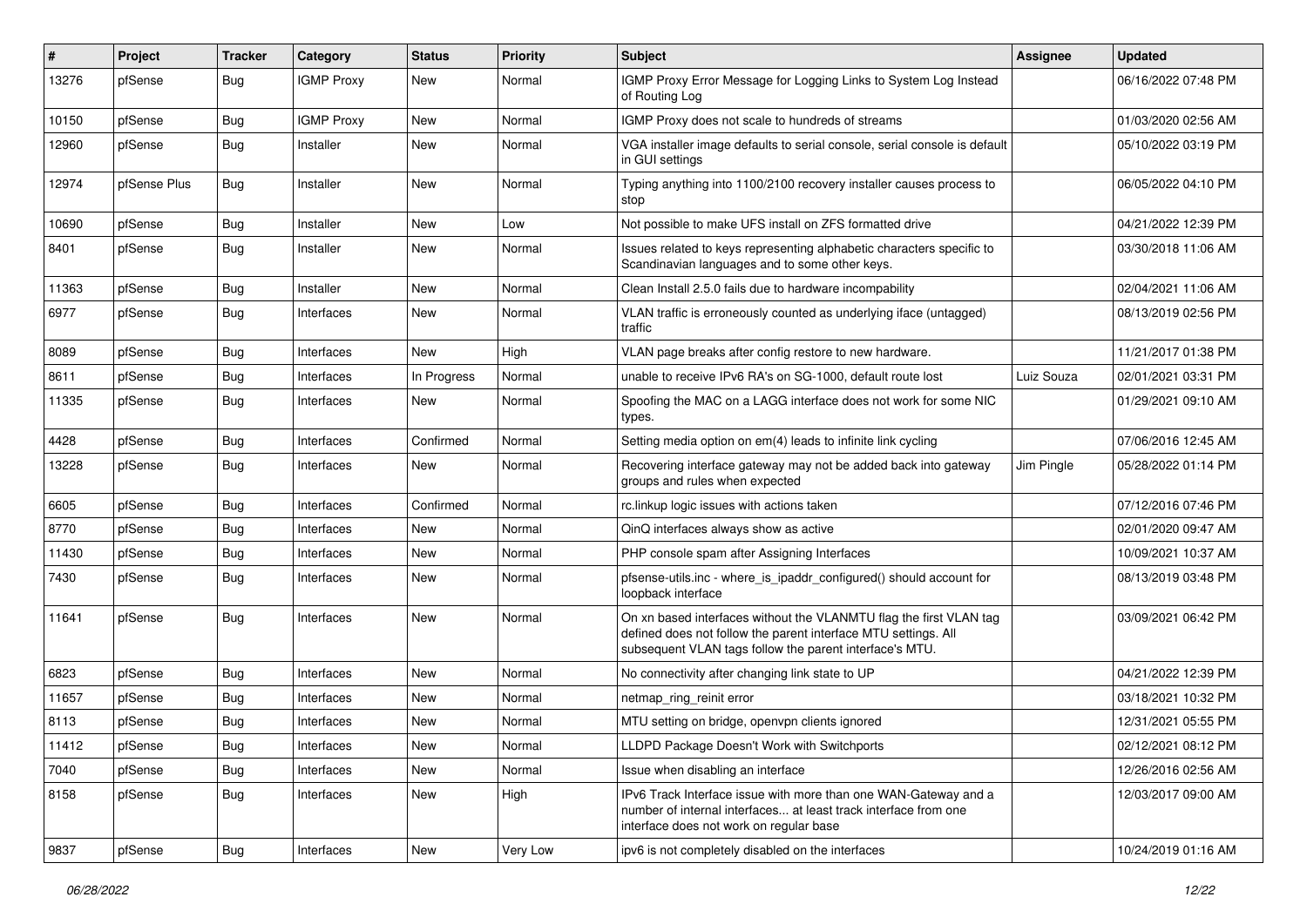| #     | Project | <b>Tracker</b> | Category     | <b>Status</b>                 | <b>Priority</b> | <b>Subject</b>                                                                                        | <b>Assignee</b>     | <b>Updated</b>      |
|-------|---------|----------------|--------------|-------------------------------|-----------------|-------------------------------------------------------------------------------------------------------|---------------------|---------------------|
| 6289  | pfSense | <b>Bug</b>     | Interfaces   | <b>New</b>                    | Normal          | IPv6 address not given to track6 interfaces on create                                                 |                     | 12/30/2021 04:17 AM |
| 8815  | pfSense | <b>Bug</b>     | Interfaces   | <b>New</b>                    | Normal          | IP addresses are removed from interfaces when link is lost and either<br>IPv4 or IPv6 is dynamic      | Luiz Souza          | 07/21/2021 07:49 AM |
| 11091 | pfSense | <b>Bug</b>     | Interfaces   | <b>New</b>                    | Normal          | Interfaces set as disabled in the configuration have an UP status in<br>the operating system at boot  | <b>Viktor Gurov</b> | 05/10/2022 03:12 PM |
| 8882  | pfSense | <b>Bug</b>     | Interfaces   | Incomplete                    | Normal          | Interface assignments lost on reboot                                                                  |                     | 02/17/2022 02:24 PM |
| 5887  | pfSense | Bug            | Interfaces   | Confirmed                     | Normal          | hardware_offloading_applyflags sets/unsets most values when<br>already set correctly                  |                     | 07/06/2016 03:31 PM |
| 13218 | pfSense | <b>Bug</b>     | Interfaces   | <b>Pull Request</b><br>Review | Normal          | GIF-based interface MTU is assigned to parent interface on boot<br>when parent interface is a LAGG    | Viktor Gurov        | 05/27/2022 05:25 AM |
| 11872 | pfSense | <b>Bug</b>     | Interfaces   | <b>New</b>                    | Normal          | gif interfaces reporting incorrect traffic counters                                                   |                     | 12/30/2021 04:00 AM |
| 9241  | pfSense | Bug            | Interfaces   | <b>New</b>                    | Normal          | Ethernet link cycles up/down if "auto-negotiate" is explicitly selected in<br>interface configuration |                     | 12/31/2018 08:36 PM |
| 9690  | pfSense | <b>Bug</b>     | Interfaces   | New                           | Normal          | Ethernet flow control should be disabled by default                                                   |                     | 08/19/2019 06:45 PM |
| 8050  | pfSense | <b>Bug</b>     | Interfaces   | New                           | High            | Enabling bridge while interfaces have link freezes console                                            |                     | 11/03/2017 04:38 PM |
| 8435  | pfSense | <b>Bug</b>     | Interfaces   | <b>New</b>                    | Normal          | DHCPv6 unusable in certain circumstances (US AT&T Fiber, etc.)                                        |                     | 08/14/2019 10:52 AM |
| 13279 | pfSense | Bug            | Interfaces   | New                           | Normal          | DHCP config override affects Gateway installation.                                                    |                     | 06/17/2022 07:25 AM |
| 8526  | pfSense | <b>Bug</b>     | Interfaces   | <b>New</b>                    | Normal          | DHCP client ignores server replies when 802.1q tagging is used                                        |                     | 08/14/2019 10:52 AM |
| 9384  | pfSense | <b>Bug</b>     | Interfaces   | Confirmed                     | Normal          | devd putting "\$" before variable contents when using single quotes                                   |                     | 04/21/2022 12:39 PM |
| 12539 | pfSense | Bug            | Interfaces   | <b>New</b>                    | Low             | Changing VLAN ID for LAN interface in assignments silently fails.                                     |                     | 11/23/2021 04:12 AM |
| 12926 | pfSense | <b>Bug</b>     | Interfaces   | Feedback                      | Normal          | Changing LAGG type on CARP interfaces makes VIPs go to an "init"<br>State                             |                     | 03/10/2022 10:52 AM |
| 13225 | pfSense | <b>Bug</b>     | Interfaces   | New                           | Normal          | Bridges with QinQ interfaces not properly set up at boot                                              | <b>Viktor Gurov</b> | 05/27/2022 08:19 AM |
| 12504 | pfSense | <b>Bug</b>     | Interfaces   | <b>New</b>                    | Normal          | BCM57412 NetXtreme-E 10Gb RDMA Ethernet controller issue                                              |                     | 11/05/2021 04:51 AM |
| 9123  | pfSense | Bug            | Interfaces   | Feedback                      | Very High       | Adding/configuring vlan on ixl-devices causes ag add macvlan err<br>$-53$ , aq_error 14               | Luiz Souza          | 05/16/2022 07:57 AM |
| 9585  | pfSense | <b>Bug</b>     | Interfaces   | New                           | Normal          | 6RD: Unable to reach hosts on within same 6rd-domain                                                  |                     | 08/14/2019 02:39 PM |
| 7730  | pfSense | <b>Bug</b>     | Interfaces   | <b>New</b>                    | High            | 2.3.4_1 greX: loop detected when hit save on filter rules or interfaces                               |                     | 07/27/2017 08:16 AM |
| 12645 | pfSense | <b>Bug</b>     | <b>IPsec</b> | <b>New</b>                    | Normal          | `filterdns`` does not monitor remote IPsec gateways for IPv6 address<br>changes                       | <b>Viktor Gurov</b> | 06/27/2022 07:20 AM |
| 8073  | pfSense | <b>Bug</b>     | <b>IPsec</b> | New                           | Normal          | Traffic inexplicably not going through IPSEC despite (in theory)<br>matching SPs                      |                     | 11/09/2017 02:51 AM |
| 5355  | pfSense | Bug            | <b>IPsec</b> | New                           | High            | on Dynamic WAN IP (DHCP Client) it takes 10 minutes before<br>Phase1 reconnects                       |                     | 07/08/2016 10:29 PM |
| 11539 | pfSense | <b>Bug</b>     | <b>IPsec</b> | Feedback                      | Normal          | Mobile IPsec "split_include" value of 0.0.0.0/0 causes some clients to<br>fail                        | Jim Pingle          | 05/23/2022 12:33 AM |
| 6481  | pfSense | <b>Bug</b>     | IPsec        | New                           | Normal          | loading EAP RADIUS method failed                                                                      |                     | 03/24/2020 04:25 PM |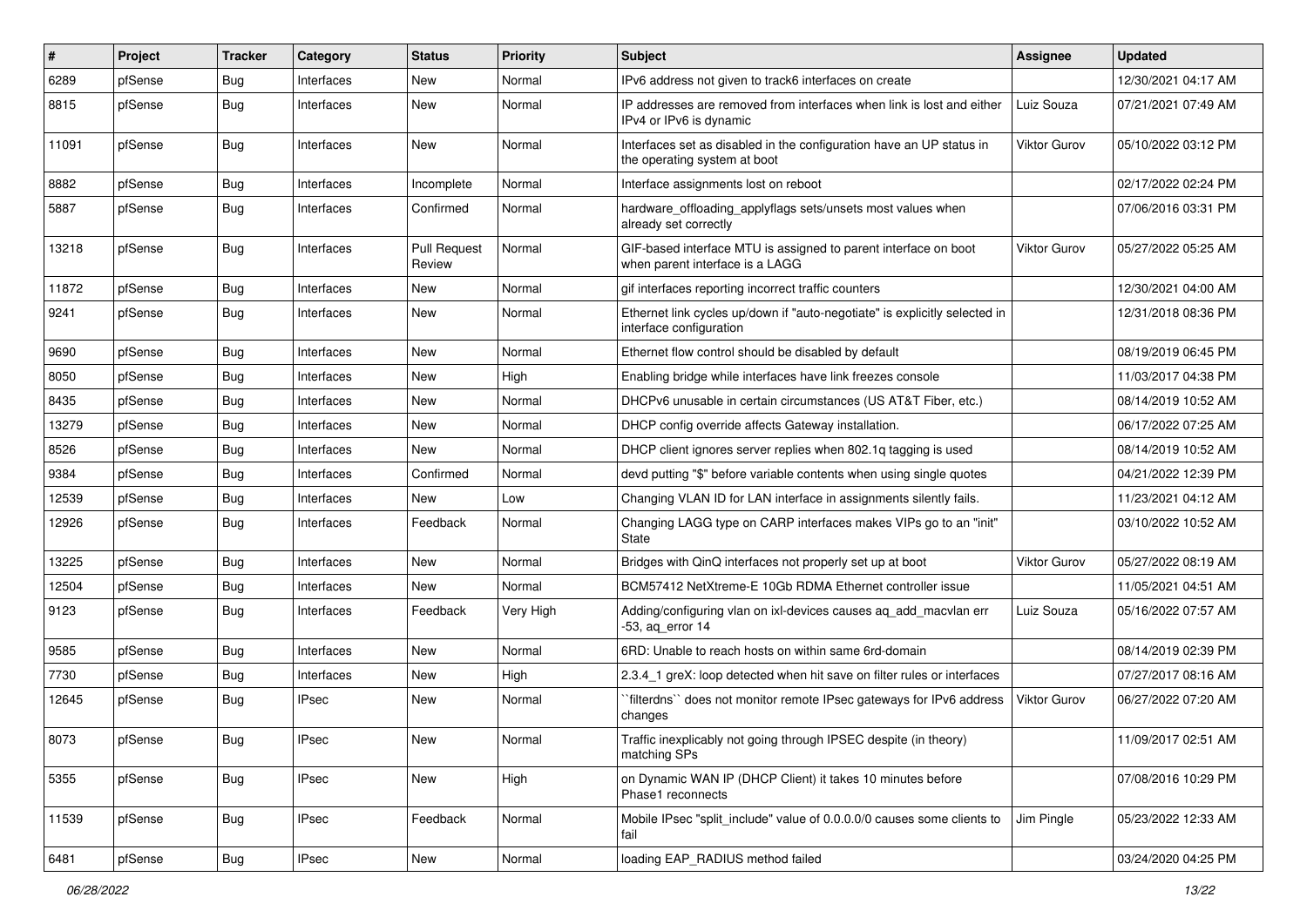| #     | Project             | <b>Tracker</b> | Category                                        | <b>Status</b> | <b>Priority</b> | <b>Subject</b>                                                                                        | Assignee               | <b>Updated</b>      |
|-------|---------------------|----------------|-------------------------------------------------|---------------|-----------------|-------------------------------------------------------------------------------------------------------|------------------------|---------------------|
| 8686  | pfSense             | <b>Bug</b>     | <b>IPsec</b>                                    | <b>New</b>    | Normal          | IPsec VTI: Assigned interface firewall rules are never parsed                                         |                        | 02/10/2021 12:15 PM |
| 6668  | pfSense             | <b>Bug</b>     | <b>IPsec</b>                                    | Feedback      | Normal          | IPSec tunnel + L2TP/IPSec VPN - wrong PSK chosen by pfSense                                           |                        | 09/21/2019 02:07 AM |
| 7420  | pfSense             | Bug            | <b>IPsec</b>                                    | New           | Normal          | ipsec status freezing                                                                                 |                        | 02/13/2020 09:09 AM |
| 9349  | pfSense             | <b>Bug</b>     | <b>IPsec</b>                                    | Confirmed     | Normal          | IPSec service start/stop/restart fails after settings change                                          | Markus<br>Stockhausen  | 10/30/2020 01:33 PM |
| 8013  | pfSense             | <b>Bug</b>     | <b>IPsec</b>                                    | New           | Normal          | IPsec MSS clamping value shared for IPv4 and IPv6                                                     | Luiz Souza             | 10/28/2021 01:37 PM |
| 12762 | pfSense             | Bug            | <b>IPsec</b>                                    | <b>New</b>    | Normal          | IPsec keep alive check ignores Child SA Start Action                                                  | <b>Viktor Gurov</b>    | 02/07/2022 11:21 AM |
| 6167  | pfSense             | <b>Bug</b>     | <b>IPsec</b>                                    | Confirmed     | Normal          | IPsec IPComp not working                                                                              | George<br>Neville-Neil | 09/22/2020 06:07 PM |
| 12335 | pfSense             | Bug            | <b>IPsec</b>                                    | <b>New</b>    | Normal          | IPsec DNS inefficiency                                                                                | Jim Pingle             | 04/26/2022 07:50 AM |
| 6370  | pfSense             | Bug            | <b>IPsec</b>                                    | Confirmed     | Normal          | IPSEC bound to WAN gateway group and Dynamic DNS doesn't to<br>fail back tunnel to WAN on DDNS update |                        | 08/31/2021 07:38 AM |
| 8964  | pfSense             | Bug            | <b>IPsec</b>                                    | <b>New</b>    | High            | IPsec async cryptography advanced setting - TCP traffic not passing<br>through                        | Luiz Souza             | 12/08/2020 12:09 PM |
| 13000 | pfSense             | <b>Bug</b>     | <b>IPsec</b>                                    | <b>New</b>    | Low             | IPsec AES-GCM encryption algorithm "Key Length" field should be<br>labeled "ICV Length"               |                        | 03/30/2022 07:40 AM |
| 3312  | pfSense             | Bug            | <b>IPsec</b>                                    | <b>New</b>    | Normal          | Gateway on IPsec rules is not functional in pf                                                        |                        | 01/28/2020 10:09 PM |
| 10493 | pfSense             | <b>Bug</b>     | <b>IPsec</b>                                    | <b>New</b>    | Normal          | filter get vpns list() issues                                                                         |                        | 05/06/2020 01:07 AM |
| 12705 | pfSense             | Bug            | <b>IPsec</b>                                    | Incomplete    | Normal          | ECDSA certificate does not work for IPSec VPN phase 1                                                 |                        | 01/24/2022 03:22 PM |
| 13102 | pfSense             | <b>Bug</b>     | <b>IPsec</b>                                    | <b>New</b>    | Normal          | Deleting an IPSec tunnel doesn't destroy the SA (SADs/SPDs).<br>causes crash in status ipsec.php      | Viktor Gurov           | 05/20/2022 01:07 PM |
| 13014 | pfSense             | Bug            | <b>IPsec</b>                                    | <b>New</b>    | Normal          | Charon.vici can get in a bad state                                                                    | Mateusz Guzik          | 05/24/2022 05:05 PM |
| 6624  | pfSense             | <b>Bug</b>     | <b>IPsec</b>                                    | Confirmed     | Normal          | changes in IPsec config should down the connection                                                    | Jim Pingle             | 08/02/2021 12:08 PM |
| 5629  | pfSense             | <b>Bug</b>     | <b>IPsec</b>                                    | New           | Normal          | Allow for IPsec configuration using certs without a CA                                                |                        | 12/31/2021 05:21 PM |
| 6517  | pfSense             | Bug            | <b>IPsec</b>                                    | Confirmed     | Normal          | Adding mobile IPsec phase 2 entries requires restart of strongswan                                    |                        | 06/21/2016 11:04 PM |
| 7235  | pfSense             | <b>Bug</b>     | <b>IPsec</b>                                    | <b>New</b>    | Normal          | 4860 has not got significant IPsec performance rising with enabled<br>HW acceleration                 | Luiz Souza             | 12/18/2021 04:32 PM |
| 11418 | pfSense             | Bug            | <b>IPsec</b>                                    | <b>New</b>    | Very Low        | 'NAT-T: Force' is broken for IPv6 IPsec                                                               |                        | 02/16/2021 08:25 AM |
| 11997 | pfSense<br>Packages | Bug            | <b>IPsec Profile</b><br>Wizard                  | <b>New</b>    | Normal          | Add Support for Android Strongswan Profiles in the Profile Wizard                                     | Jim Pingle             | 07/10/2021 07:51 PM |
| 6386  | pfSense             | <b>Bug</b>     | IPv6 Router<br>Advertisements<br>(RADVD)        | <b>New</b>    | Low             | Switching Router Advertisements to disabled should broadcast IP<br>Removal messages                   |                        | 05/22/2016 10:44 PM |
| 7737  | pfSense             | <b>Bug</b>     | <b>IPv6 Router</b><br>Advertisements<br>(RADVD) | <b>New</b>    | Normal          | radvd error message                                                                                   |                        | 08/13/2019 09:41 AM |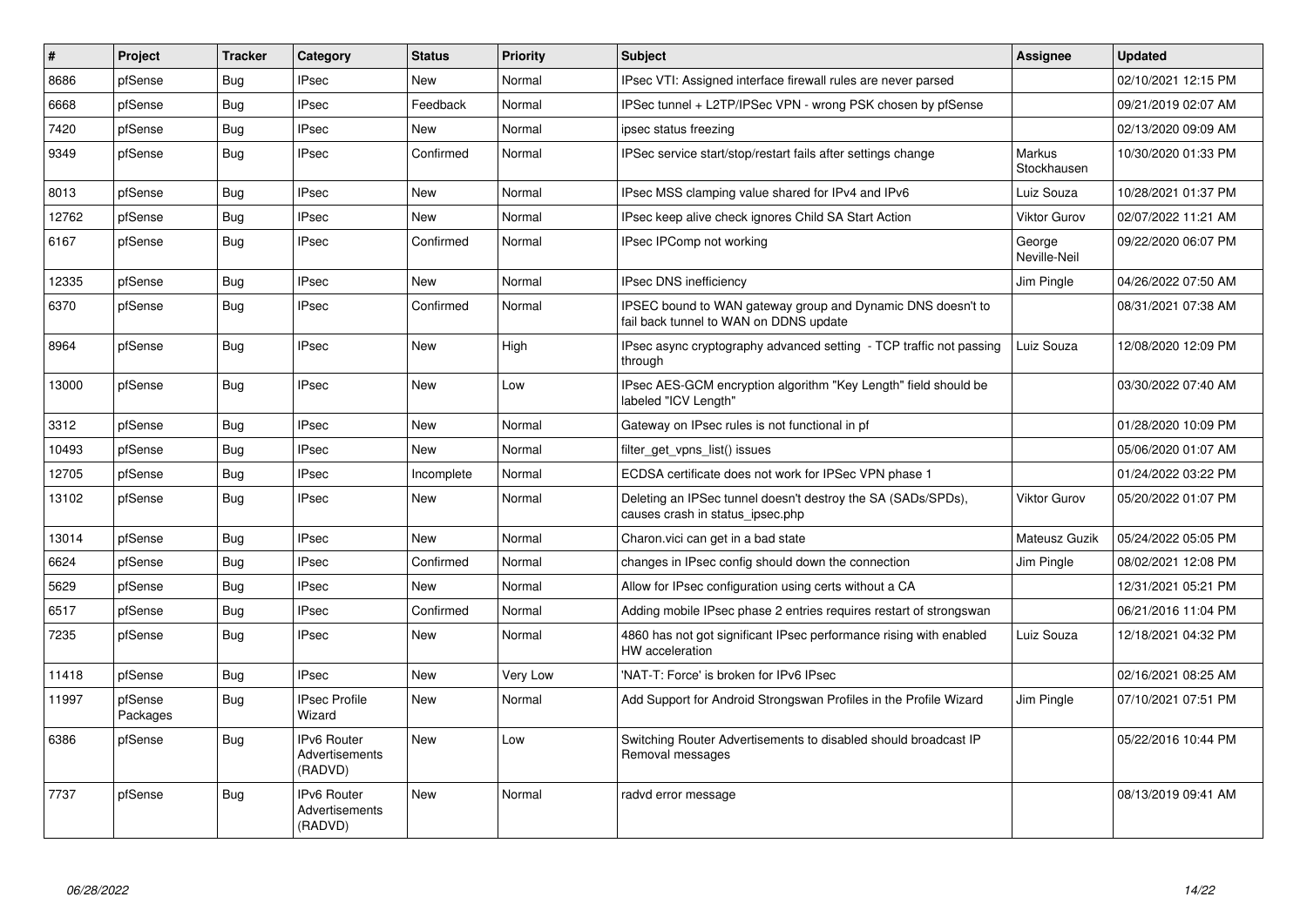| #     | Project             | <b>Tracker</b> | Category                                        | <b>Status</b>                 | Priority  | Subject                                                                                           | <b>Assignee</b> | <b>Updated</b>      |
|-------|---------------------|----------------|-------------------------------------------------|-------------------------------|-----------|---------------------------------------------------------------------------------------------------|-----------------|---------------------|
| 8831  | pfSense             | <b>Bug</b>     | <b>IPv6 Router</b><br>Advertisements<br>(RADVD) | New                           | Very High | Radvd causes latency spikes                                                                       |                 | 04/19/2021 04:51 AM |
| 12938 | pfSense             | Bug            | <b>IPv6 Router</b><br>Advertisements<br>(RADVD) | New                           | Normal    | MaxRtrAdvInterval would allow stale DNS servers to be deleted faster                              |                 | 03/12/2022 09:37 AM |
| 6541  | pfSense             | Bug            | IPv6 Router<br>Advertisements<br>(RADVD)        | New                           | Normal    | IPv6 RAs always include on-link prefix; clients may not use DHCPv6<br>managed addresses           |                 | 08/13/2019 03:23 PM |
| 7303  | pfSense             | Bug            | IPv6 Router<br><b>Advertisements</b><br>(RADVD) | New                           | Normal    | ipv6 connectivity lost on pfSense reboot                                                          |                 | 08/20/2019 12:23 PM |
| 6321  | pfSense             | <b>Bug</b>     | L <sub>2</sub> TP                               | New                           | Normal    | Problem with connecting I2tp over ipsec from android and windows                                  |                 | 11/13/2020 11:01 AM |
| 11761 | pfSense             | <b>Bug</b>     | L <sub>2</sub> TP                               | New                           | Normal    | L2TP/IPsec VPN : PPP LCP negotiation occurs before user<br>authentication                         |                 | 03/31/2021 04:52 AM |
| 1667  | pfSense             | <b>Bug</b>     | L <sub>2</sub> TP                               | <b>New</b>                    | Normal    | L2TP server does not respond properly from a CARP VIP                                             |                 | 12/11/2021 07:43 PM |
| 3962  | pfSense<br>Packages | <b>Bug</b>     | ladvd                                           | Confirmed                     | Normal    | LADVD interface handling issues with lagg and bridge                                              |                 | 12/05/2016 01:59 PM |
| 9453  | pfSense             | Bug            | <b>LAGG Interfaces</b>                          | <b>New</b>                    | Normal    | VLAN Interfaces on LAGG get orphaned at boot                                                      |                 | 08/21/2019 11:16 AM |
| 8335  | pfSense             | <b>Bug</b>     | <b>LAGG Interfaces</b>                          | <b>New</b>                    | Normal    | System hang with LACP downlink to UniFi switch                                                    |                 | 08/21/2019 11:18 AM |
| 9183  | pfSense             | <b>Bug</b>     | <b>LAGG Interfaces</b>                          | New                           | Very Low  | OpenVPN Lagg Interface not working after restart or new start                                     |                 | 08/21/2019 11:17 AM |
| 11509 | pfSense<br>Packages | <b>Bug</b>     | <b>LCDProc</b>                                  | New                           | Low       | LCD package - not starting at boot - stop and start in Status Window<br>not possible              |                 | 02/23/2021 10:55 AM |
| 10502 | pfSense<br>Packages | <b>Bug</b>     | lldpd                                           | In Progress                   | Normal    | LLDP spamming errors on Netgate XG-7100                                                           |                 | 04/21/2022 12:39 PM |
| 9140  | pfSense             | <b>Bug</b>     | Logging                                         | New                           | Very Low  | Unexpected rule can be displayed when looking up filter log entry with<br>multiple matching rules |                 | 08/19/2019 02:56 PM |
| 12747 | pfSense             | <b>Bug</b>     | Logging                                         | New                           | Normal    | System log is filled by sshguard                                                                  |                 | 05/03/2022 03:08 AM |
| 12464 | pfSense             | Bug            | Logging                                         | <b>Pull Request</b><br>Review | Normal    | Syslog Auth messages are sent as Emergency Level                                                  |                 | 05/17/2022 02:20 PM |
| 12013 | pfSense             | Bug            | Logging                                         | New                           | Low       | Reading log data is inefficient in certain cases                                                  |                 | 06/08/2021 07:35 AM |
| 11666 | pfSense             | <b>Bug</b>     | Logging                                         | New                           | Normal    | GUI Firewall log search not parsing filter.log beyond hard coded limit                            |                 | 03/12/2021 11:38 AM |
| 12056 | pfSense             | Bug            | Logging                                         | New                           | Normal    | Filterlog says "Unknown Option %u"                                                                |                 | 06/18/2021 05:51 AM |
| 7476  | pfSense             | Bug            | Logging                                         | New                           | Normal    | Dirty buffer used to build log messages?                                                          |                 | 04/17/2017 09:51 PM |
| 8315  | pfSense<br>Packages | <b>Bug</b>     | Mail report                                     | Feedback                      | Normal    | Mail Report mail_report_send() behavior different than<br>notify_via_smtp()                       | Jim Pingle      | 09/24/2019 10:12 AM |
| 7964  | pfSense             | Bug            | Multi-WAN                                       | New                           | Normal    | Restart openvpn on gateway switching                                                              |                 | 08/19/2019 12:35 PM |
| 12853 | pfSense             | Bug            | <b>NAT Reflection</b>                           | Feedback                      | High      | Network Address Translation - Pure NAT pfsense freeze after reboot                                |                 | 02/22/2022 08:40 AM |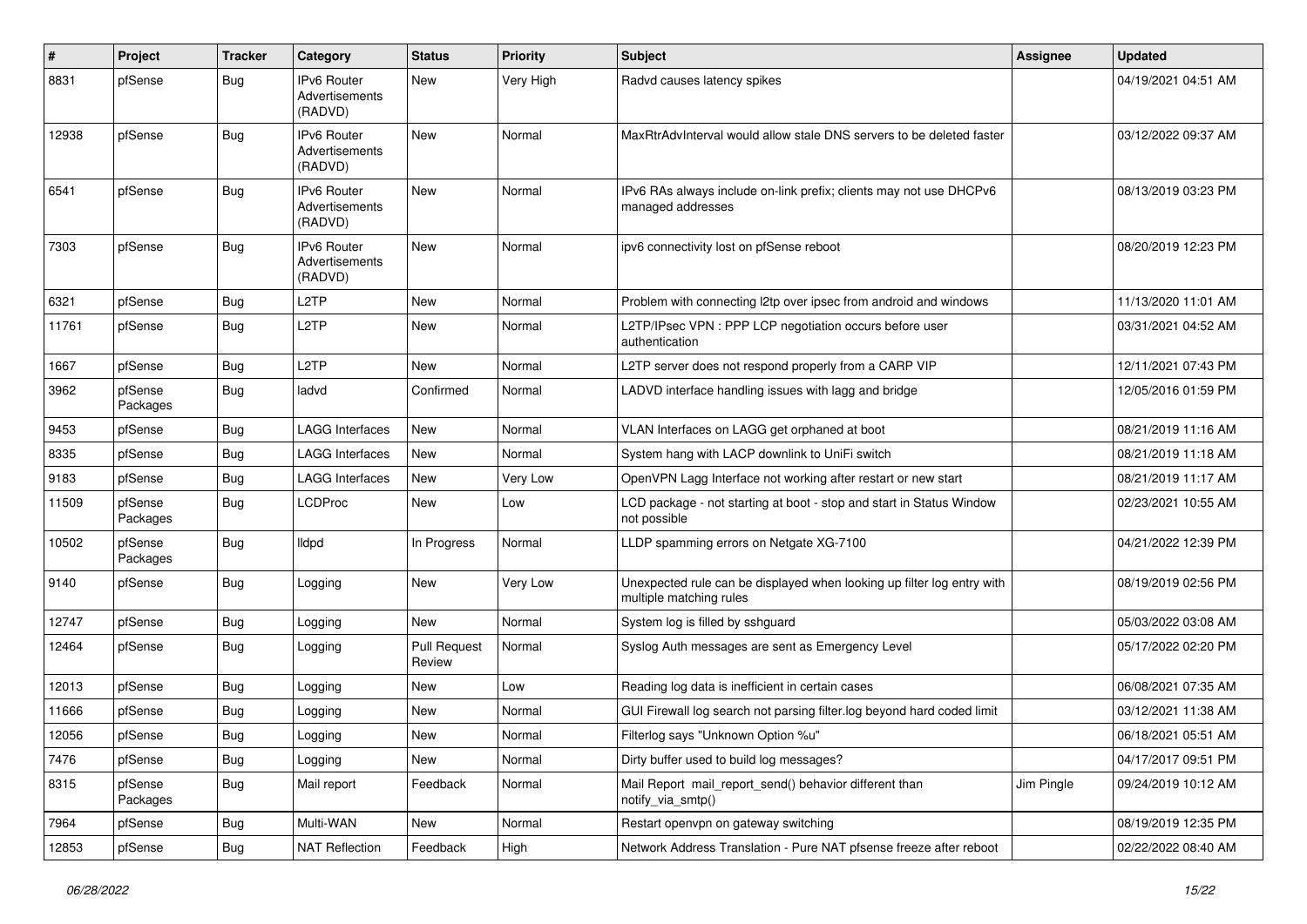| $\pmb{\#}$ | Project             | <b>Tracker</b> | Category              | <b>Status</b>                 | <b>Priority</b> | Subject                                                                                                   | <b>Assignee</b>     | <b>Updated</b>      |
|------------|---------------------|----------------|-----------------------|-------------------------------|-----------------|-----------------------------------------------------------------------------------------------------------|---------------------|---------------------|
| 9179       | pfSense             | <b>Bug</b>     | <b>NAT Reflection</b> | New                           | Normal          | NAT reflection fix implemented for #8604 is causing WebUI and<br>XMLRPC to fail on slave                  |                     | 03/27/2020 08:01 PM |
| 2042       | pfSense             | <b>Bug</b>     | <b>NAT Reflection</b> | Confirmed                     | Low             | NAT reflection doesn't apply to self-initiated traffic                                                    |                     | 01/21/2021 10:38 PM |
| 8233       | pfSense             | <b>Bug</b>     | <b>NAT Reflection</b> | New                           | Very Low        | NAT reflection back to originating host broken when using<br>FQDN-based IP aliases                        |                     | 08/21/2019 10:53 AM |
| 8004       | pfSense             | <b>Bug</b>     | <b>NAT Reflection</b> | <b>New</b>                    | Normal          | Error notice for a deleted NAT that had a RULE or an existing NAT<br>which is claimed to have no NAT port |                     | 10/24/2017 06:39 PM |
| 12073      | pfSense<br>Packages | <b>Bug</b>     | <b>NET-SNMP</b>       | Feedback                      | Normal          | netsnmptrapd.conf syntax is wrong                                                                         |                     | 04/21/2022 12:40 PM |
| 11610      | pfSense<br>Packages | <b>Bug</b>     | <b>NET-SNMP</b>       | New                           | Normal          | NET-SNMP is not setting the correct permissions on AgentX                                                 |                     | 06/28/2021 07:54 AM |
| 10990      | pfSense<br>Packages | <b>Bug</b>     | NET-SNMP              | Feedback                      | Normal          | net-snmp IPv6 listen address needs to be wrapped in square brackets                                       |                     | 03/19/2021 05:09 AM |
| 11204      | pfSense<br>Packages | <b>Bug</b>     | NET-SNMP              | Feedback                      | Normal          | Fix net-snmp logging to syslog                                                                            | Jim Pingle          | 03/19/2021 05:10 AM |
| 12206      | pfSense<br>Packages | <b>Bug</b>     | NET-SNMP              | Feedback                      | Normal          | Certificate Manager page doesn't show Net-SNMP used certificates                                          | Viktor Gurov        | 12/30/2021 09:40 AM |
| 11515      | pfSense<br>Packages | <b>Bug</b>     | node_exporter         | Feedback                      | Normal          | node exporter 0.18.1 1 - Unable to interact or start the service from<br>web ui                           | <b>Viktor Gurov</b> | 07/14/2021 12:37 PM |
| 11592      | pfSense<br>Packages | <b>Bug</b>     | node exporter         | New                           | Normal          | Node exporter can not read system statistics                                                              |                     | 10/15/2021 09:37 PM |
| 13214      | pfSense<br>Packages | Bug            | node exporter         | <b>Pull Request</b><br>Review | Normal-package  | AttributeError: 'NoneType' object has no attribute 'text'                                                 | lan Grindley        | 05/25/2022 08:20 AM |
| 10265      | pfSense<br>Packages | <b>Bug</b>     | <b>Notes</b>          | <b>New</b>                    | Very Low        | Adding a Note with malformed title will force system restore                                              |                     | 02/27/2020 10:12 AM |
| 10325      | pfSense             | <b>Bug</b>     | <b>Notifications</b>  | New                           | Normal          | System/Advanced/Notifications/E-Mail - SMTP Notification E-Mail<br>auth password Unexpected Bahaviour     |                     | 10/30/2020 08:17 AM |
| 8313       | pfSense             | <b>Bug</b>     | <b>Notifications</b>  | <b>New</b>                    | Normal          | STARTTLS auto detection not working                                                                       |                     | 04/21/2022 12:39 PM |
| 13224      | pfSense             | <b>Bug</b>     | <b>Notifications</b>  | New                           | Normal          | Email notification flood when UPS (NUT) and WAN send notifications                                        |                     | 05/27/2022 01:58 AM |
| 11182      | pfSense<br>Packages | Bug            | <b>NRPE</b>           | New                           | Normal          | NRPE in HA syncs the bind IP                                                                              |                     | 12/01/2021 02:15 AM |
| 12260      | pfSense<br>Packages | <b>Bug</b>     | ntop                  | New                           | Normal          | Update popup and version missmatch?                                                                       |                     | 01/08/2022 05:53 AM |
| 11185      | pfSense<br>Packages | <b>Bug</b>     | ntop                  | Feedback                      | Normal          | Redis service stopping before NtopNg                                                                      |                     | 04/21/2022 12:40 PM |
| 10370      | pfSense<br>Packages | <b>Bug</b>     | ntop                  | New                           | Normal          | ntopng Timeseries not send to InfluxDB                                                                    |                     | 03/30/2020 09:42 AM |
| 12444      | pfSense<br>Packages | <b>Bug</b>     | ntop                  | New                           | Normal          | ntopng throws errors when viewing single host                                                             |                     | 10/11/2021 12:39 PM |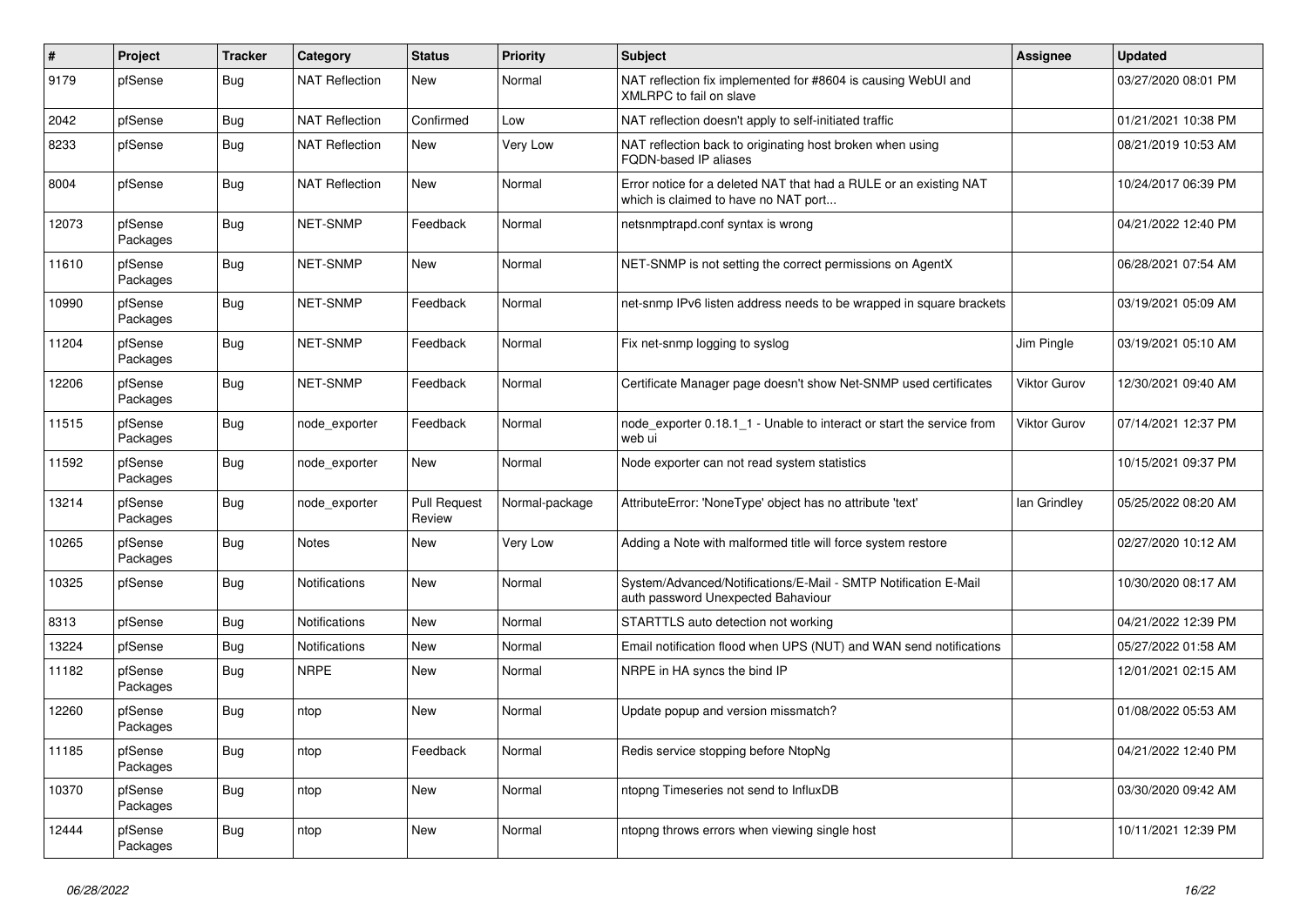| #     | Project             | <b>Tracker</b> | Category       | <b>Status</b>                 | <b>Priority</b> | Subject                                                                                                           | <b>Assignee</b>   | <b>Updated</b>      |
|-------|---------------------|----------------|----------------|-------------------------------|-----------------|-------------------------------------------------------------------------------------------------------------------|-------------------|---------------------|
| 9143  | pfSense<br>Packages | Bug            | ntop           | <b>New</b>                    | Normal          | ntopng not displaying values in historical correctly                                                              |                   | 11/22/2018 07:24 AM |
| 10783 | pfSense<br>Packages | <b>Bug</b>     | ntop           | <b>New</b>                    | Normal          | NtopNG is very unstable on arm64                                                                                  |                   | 07/22/2020 09:07 AM |
| 11274 | pfSense<br>Packages | <b>Bug</b>     | ntop           | Feedback                      | Normal          | ntopng https web server does not present full certificate chain                                                   | Viktor Gurov      | 01/28/2021 09:51 AM |
| 11530 | pfSense<br>Packages | <b>Bug</b>     | ntop           | Feedback                      | Low             | ntopng 4.2 needs to be updated to 4.3, Bug when accessing a host for<br>details                                   |                   | 03/05/2022 08:35 PM |
| 9079  | pfSense<br>Packages | <b>Bug</b>     | ntop           | <b>New</b>                    | Normal          | High CPU usage of ntopng even during IDLE and no network traffic                                                  |                   | 12/16/2018 02:40 PM |
| 4604  | pfSense             | <b>Bug</b>     | <b>NTPD</b>    | <b>New</b>                    | Normal          | NTP time server entries may or may not work, depending upon<br>interfaces selected when configuring NTP service   |                   | 12/11/2021 07:59 PM |
| 10279 | pfSense<br>Packages | <b>Bug</b>     | open-vm-tools  | <b>New</b>                    | Normal          | pfSense's OpenVM Tools on ESXi 6.7 no longer provides guest vm<br>functionality                                   |                   | 03/01/2020 06:07 PM |
| 13247 | pfSense<br>Packages | <b>Bug</b>     | open-vm-tools  | <b>New</b>                    | Low             | Open-VM-Tools service actions do not work                                                                         |                   | 06/05/2022 07:09 PM |
| 11503 | pfSense             | <b>Bug</b>     | OpenVPN        | <b>New</b>                    | Normal          | Using multiple authentication backends on an OpenVPN server fails                                                 |                   | 02/23/2021 12:23 PM |
| 7779  | pfSense             | <b>Bug</b>     | OpenVPN        | <b>New</b>                    | Normal          | Traffic crossing a site-to-site OpenVPN tunnel fails to fragment.                                                 |                   | 06/02/2021 08:26 AM |
| 10311 | pfSense             | <b>Bug</b>     | <b>OpenVPN</b> | <b>New</b>                    | Normal          | Too low net.link.ifqmaxlen causes packet drop under load when using<br>OpenVPN inside bridge interface under load |                   | 08/10/2021 03:10 AM |
| 13089 | pfSense             | Bug            | <b>OpenVPN</b> | <b>New</b>                    | Normal          | OpenVPN: fix some netbios options were preserved even if teh<br>Netbios option was unchecked                      | Jim Pingle        | 04/22/2022 11:06 AM |
| 13090 | pfSense             | <b>Bug</b>     | OpenVPN        | <b>New</b>                    | Normal          | OpenVPN: do not use legacy deprecated netbios settings                                                            | Jim Pingle        | 04/22/2022 11:19 AM |
| 12927 | pfSense             | <b>Bug</b>     | OpenVPN        | <b>New</b>                    | Normal          | OpenVPN with OCSP enabled allows connections with revoked<br>certificates                                         |                   | 03/24/2022 08:22 AM |
| 11778 | pfSense             | <b>Bug</b>     | OpenVPN        | <b>New</b>                    | Normal          | OpenVPN uses 100% CPU after experiencing packet loss                                                              |                   | 02/28/2022 07:38 AM |
| 13243 | pfSense             | <b>Bug</b>     | OpenVPN        | <b>Pull Request</b><br>Review | Normal          | OpenVPN status for multi-user VPN shows info icon to display<br>RADIUS rules when there are none to display       | Marcos<br>Mendoza | 06/19/2022 05:53 PM |
| 6993  | pfSense             | <b>Bug</b>     | OpenVPN        | <b>New</b>                    | Normal          | OpenVPN status error during CARP state transition                                                                 | James Webb        | 12/31/2021 05:44 PM |
| 11541 | pfSense             | <b>Bug</b>     | OpenVPN        | <b>New</b>                    | Normal          | OpenVPN status does not work properly when set to TCP and<br>Concurrent Connections = 1                           |                   | 03/02/2021 02:27 PM |
| 13087 | pfSense             | <b>Bug</b>     | OpenVPN        | <b>New</b>                    | Normal          | OpenVPN Server: hide WINS servers list when netbios option is<br>unchecked while WINS servers is checked          |                   | 04/22/2022 10:29 AM |
| 12563 | pfSense             | <b>Bug</b>     | OpenVPN        | New                           | Normal          | OpenVPN server doesn't support Framed-IPv6-Address RADIUS<br>attribute                                            |                   | 12/03/2021 11:19 AM |
| 8380  | pfSense             | Bug            | OpenVPN        | New                           | Normal          | OpenVPN RADIUS password length is not constant                                                                    | Jim Pingle        | 07/17/2020 11:46 AM |
| 11715 | pfSense             | <b>Bug</b>     | OpenVPN        | New                           | Normal          | OpenVPN MTU                                                                                                       |                   | 03/22/2021 01:35 AM |
| 13233 | pfSense Plus        | <b>Bug</b>     | OpenVPN        | Feedback                      | Normal          | OpenVPN DCO connection fails with Auth Digest Algorithm set to<br><b>SHA512</b>                                   |                   | 05/31/2022 03:39 PM |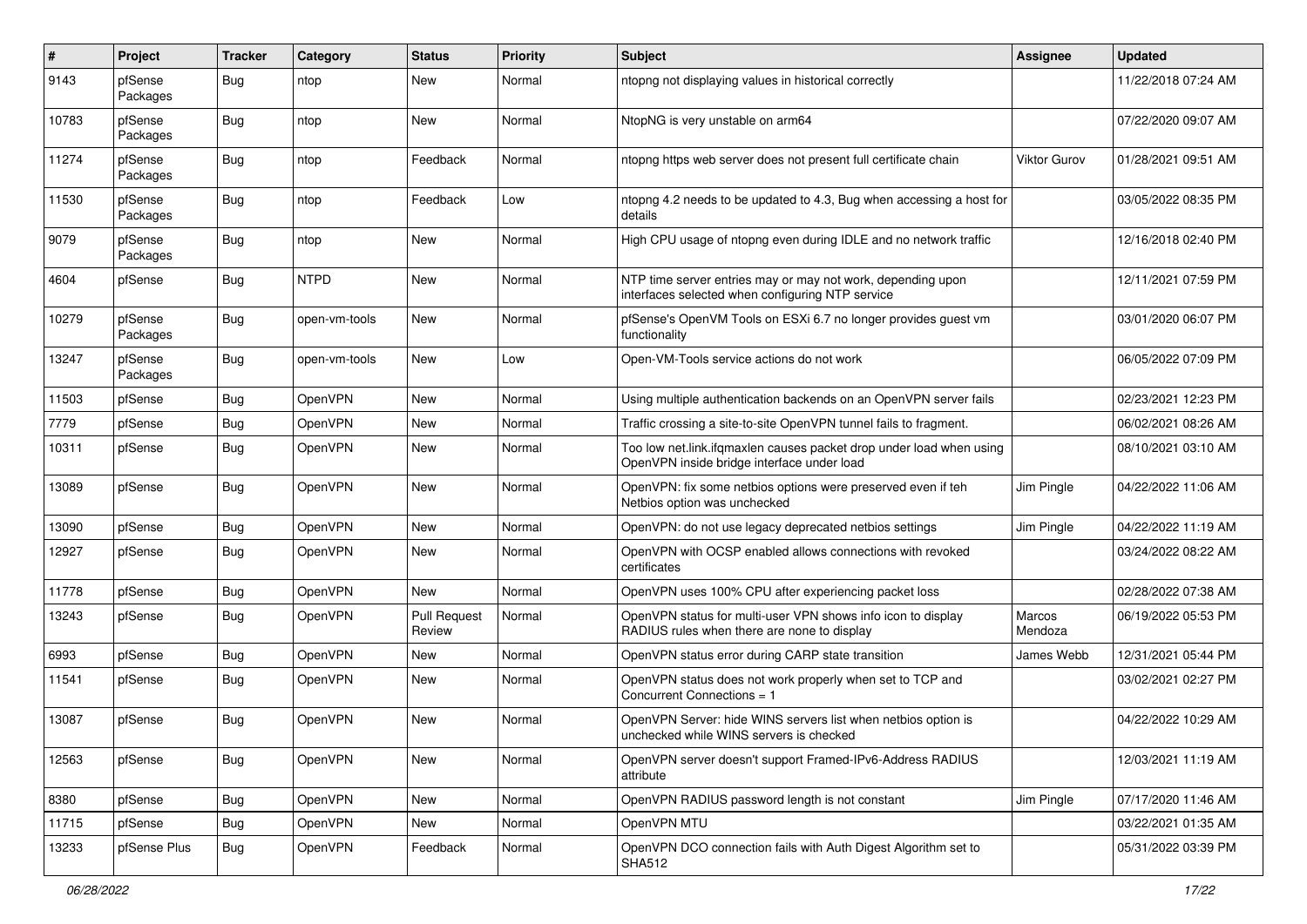| ∦     | Project             | <b>Tracker</b> | Category                 | <b>Status</b> | <b>Priority</b> | <b>Subject</b>                                                                                                         | Assignee      | <b>Updated</b>      |
|-------|---------------------|----------------|--------------------------|---------------|-----------------|------------------------------------------------------------------------------------------------------------------------|---------------|---------------------|
| 13088 | pfSense             | <b>Bug</b>     | OpenVPN                  | New           | Normal          | OpenVPN Client Overrides: properly hide/show form fields                                                               | Jim Pingle    | 06/08/2022 09:15 AM |
| 7286  | pfSense             | Bug            | <b>OpenVPN</b>           | Incomplete    | Normal          | OpenVPN client is unreliable when you have multiple tunnels                                                            |               | 08/19/2019 03:28 PM |
| 8122  | pfSense             | <b>Bug</b>     | <b>OpenVPN</b>           | New           | Normal          | openvpn client is unable to use OTP (temporary) passwords                                                              |               | 04/16/2018 09:28 AM |
| 13267 | pfSense             | <b>Bug</b>     | OpenVPN                  | <b>New</b>    | Normal          | dpinger continues to run on OpenVPN gateway after OpenVPN<br>service is stopped.                                       |               | 06/12/2022 02:49 PM |
| 12509 | pfSense             | <b>Bug</b>     | OpenVPN                  | <b>New</b>    | Normal          | Deffered authentication does not work with auth-gen-token<br>external-auth or pusk "auth-token"                        |               | 11/08/2021 04:01 AM |
| 11925 | pfSense             | <b>Bug</b>     | OpenVPN                  | <b>New</b>    | Normal          | Calling-Station-Id always set to WAN IP                                                                                |               | 05/14/2021 09:27 AM |
| 12552 | pfSense             | <b>Bug</b>     | <b>OpenVPN</b>           | New           | Normal          | "Pull DNS" option within OpenVPN client does not cause pfSense to<br>use DNS servers assigned by remote OpenVPN server |               | 12/08/2021 08:45 AM |
| 12475 | pfSense<br>Packages | Bug            | OpenVPN Client<br>Export | Feedback      | Normal          | OpenVPN Client Export does not show certificate without private key                                                    | Jim Pingle    | 02/17/2022 08:24 AM |
| 12188 | pfSense<br>Packages | <b>Bug</b>     | OpenVPN Client<br>Export | <b>New</b>    | Normal          | client export breaks multi remote configurations                                                                       |               | 10/02/2021 05:58 PM |
| 12547 | pfSense             | Bug            | <b>Operating System</b>  | Feedback      | Normal          | unsheduled system reboot/crash                                                                                         | Mateusz Guzik | 12/01/2021 01:20 PM |
| 4345  | pfSense             | <b>Bug</b>     | <b>Operating System</b>  | Confirmed     | Normal          | Traffic Shaping doesn't work with Xen netfront driver                                                                  |               | 12/31/2021 05:30 PM |
| 6220  | pfSense             | <b>Bug</b>     | <b>Operating System</b>  | Confirmed     | Normal          | state mismatch with host-initiated traffic matching binat to IP not<br>locally assigned                                | Luiz Souza    | 06/08/2016 09:23 AM |
| 10980 | pfSense             | <b>Bug</b>     | <b>Operating System</b>  | <b>New</b>    | Normal          | rc.local is executed at login by rc.initial, and not at boot time.                                                     |               | 10/19/2020 09:39 AM |
| 12849 | pfSense             | <b>Bug</b>     | Operating System         | New           | Normal          | pfsync kernel crash on reboot                                                                                          | Mateusz Guzik | 02/22/2022 02:02 PM |
| 10671 | pfSense             | <b>Bug</b>     | <b>Operating System</b>  | <b>New</b>    | Normal          | pfsense 2.4.5_1 does not boot on Gen2 2012R2 HyperV VM                                                                 |               | 05/09/2021 06:39 AM |
| 12259 | pfSense             | <b>Bug</b>     | <b>Operating System</b>  | New           | Normal          | Intel em NICs Suffering Performance Degradation on FreeBSD12                                                           |               | 02/25/2022 09:28 PM |
| 2335  | pfSense             | <b>Bug</b>     | <b>Operating System</b>  | New           | Normal          | IGMPProxy and CARP Results in System Instability Upon Reboot                                                           |               | 07/19/2014 10:25 PM |
| 11232 | pfSense             | <b>Bug</b>     | <b>Operating System</b>  | <b>New</b>    | Normal          | Fix pfSense fsync                                                                                                      |               | 01/08/2021 08:53 AM |
| 4479  | pfSense             | <b>Bug</b>     | <b>Operating System</b>  | New           | Normal          | Firewall rules won't match GRE interface after applying IPSEC<br>transport encryption on GRE tunnel                    | Luiz Souza    | 08/20/2021 08:46 AM |
| 12144 | pfSense             | <b>Bug</b>     | <b>Operating System</b>  | In Progress   | Normal          | Bug in "df -t" filtering if two filesystems use the same mountpoint                                                    | Mateusz Guzik | 09/10/2021 10:07 AM |
| 6580  | pfSense             | <b>Bug</b>     | <b>Operating System</b>  | Confirmed     | Normal          | Bridge with down member interface sends ICMP unreachables where<br>it shouldn't                                        |               | 07/05/2016 05:40 PM |
| 4406  | pfSense             | <b>Bug</b>     | <b>Operating System</b>  | Confirmed     | Normal          | ALTQ problems with wireless cloned interfaces                                                                          | Luiz Souza    | 11/19/2015 12:06 AM |
| 8207  | pfSense             | Bug            | Operating System   New   |               | Normal          | 2.4 cannot boot as a Xen VM with more than 7 NICs                                                                      |               | 06/25/2022 05:42 PM |
| 5306  | pfSense             | <b>Bug</b>     | Package System           | New           | Normal          | textarea fields should have linebreaks sanitized automatically on save                                                 |               | 03/03/2017 04:15 AM |
| 12759 | pfSense Plus        | <b>Bug</b>     | Package System           | New           | Very Low        | Proprietary packages link to non-existant or non-public github pages                                                   |               | 02/09/2022 10:43 AM |
| 7082  | pfSense             | Bug            | Package System           | New           | Normal          | pkg_edit.php - impossible to use default_value with rowhelperfield                                                     |               | 08/21/2019 09:15 AM |
| 7195  | pfSense             | <b>Bug</b>     | Package System           | New           | Normal          | pkg_edit.php - < checkenablefields> tag has no effect on fields other<br>than checkbox/input                           |               | 08/21/2019 09:15 AM |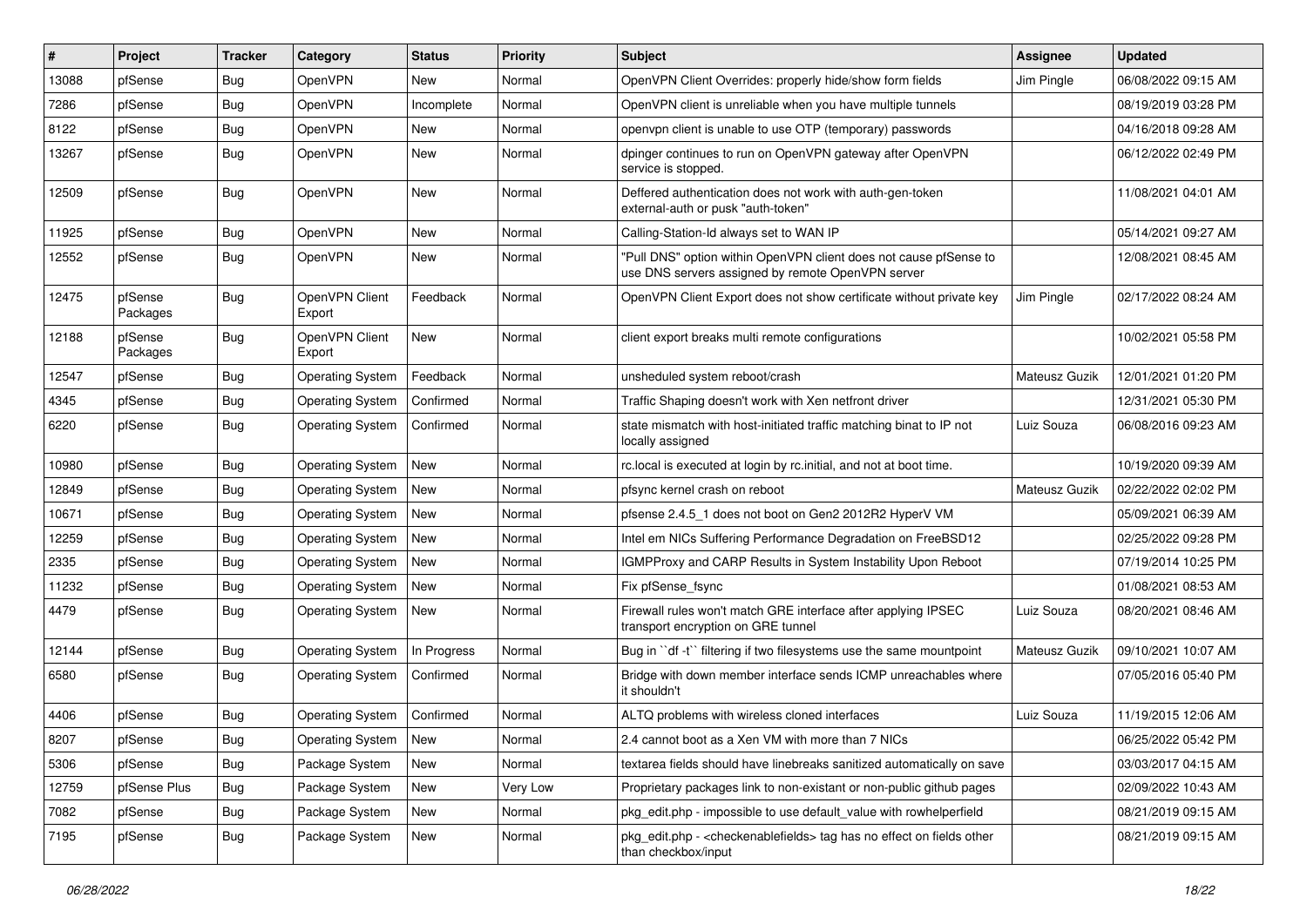| $\pmb{\#}$ | Project             | <b>Tracker</b> | Category       | <b>Status</b> | Priority | <b>Subject</b>                                                                                                     | <b>Assignee</b> | <b>Updated</b>      |
|------------|---------------------|----------------|----------------|---------------|----------|--------------------------------------------------------------------------------------------------------------------|-----------------|---------------------|
| 11724      | pfSense             | <b>Bug</b>     | Package System | New           | Normal   | Packages unexpectedly removed when changing update branches                                                        |                 | 03/29/2021 08:09 AM |
| 5469       | pfSense             | <b>Bug</b>     | Package System | Confirmed     | Low      | package.dtd XSD schema is a piece of pathetic, useless,<br>unmaintained junk                                       |                 | 11/22/2015 06:26 AM |
| 9755       | pfSense             | <b>Bug</b>     | Package System | New           | Very Low | package description wrong link<br>https://www.freshports.org/security/openvpn-client-export                        |                 | 09/13/2019 07:22 AM |
| 3358       | pfSense             | Bug            | Package System | <b>New</b>    | Normal   | new version of <include file=""> is not required during reinstall all</include>                                    |                 | 12/26/2014 12:13 PM |
| 6055       | pfSense             | <b>Bug</b>     | Package System | Confirmed     | Low      | Menu items may remain from packages no longer installed                                                            |                 | 06/18/2021 08:46 PM |
| 4474       | pfSense             | <b>Bug</b>     | Package System | Confirmed     | Normal   | IP address change triggers reload of all packages                                                                  |                 | 02/13/2017 07:21 AM |
| 12875      | pfSense             | <b>Bug</b>     | Package System | New           | Normal   | Import zabbix-agent6 and zabbix-proxy6 from FreeBSD Ports                                                          |                 | 05/28/2022 06:50 PM |
| 9149       | pfSense             | <b>Bug</b>     | Package System | <b>New</b>    | Low      | Continued issues with /tmp and /var in RAM on 2.4                                                                  |                 | 11/24/2018 11:56 AM |
| 10729      | pfSense             | <b>Bug</b>     | Package System | New           | Normal   | Certificate verification failed for pkg.freebsd.org                                                                |                 | 07/05/2020 01:12 AM |
| 8176       | pfSense             | <b>Bug</b>     | Package System | New           | Normal   | ./schema/packages.dtd -- referenced in *xml, but missing?                                                          |                 | 12/09/2017 06:52 PM |
| 8177       | pfSense             | <b>Bug</b>     | Package System | <b>New</b>    | Normal   | "/xsl/package.xsl" is referenced in package XML files but not on the<br>firewall                                   |                 | 08/14/2019 09:56 AM |
| 9999       | pfSense<br>Packages | <b>Bug</b>     | pfBlockerNG    | New           | Normal   | unbound fatal error if System Domain in DNSBL and System Domain<br>Local Zone Type is Redirect                     |                 | 12/25/2019 08:10 AM |
| 13018      | pfSense<br>Packages | <b>Bug</b>     | pfBlockerNG    | New           | Normal   | TLD and DNSBL Safesearch DOH conflict disables TLD block when<br>conflicting DOH FQDN is deselected or whitelisted |                 | 04/01/2022 05:59 PM |
| 9707       | pfSense<br>Packages | Bug            | pfBlockerNG    | New           | Normal   | Some networks already existing in deny Feeds are not stopped even<br>if existing in custom deny list               |                 | 08/28/2019 10:03 AM |
| 10188      | pfSense<br>Packages | <b>Bug</b>     | pfBlockerNG    | New           | Normal   | Reputation tab is not working                                                                                      |                 | 01/24/2020 10:06 AM |
| 13194      | pfSense<br>Packages | <b>Bug</b>     | pfBlockerNG    | New           | Normal   | Remove dead Malc0de feed                                                                                           |                 | 05/23/2022 05:16 AM |
| 11040      | pfSense<br>Packages | <b>Bug</b>     | pfBlockerNG    | <b>New</b>    | Normal   | pfb_filter core faults when clearing firewall log                                                                  |                 | 11/07/2020 01:44 PM |
| 10590      | pfSense<br>Packages | Bug            | pfBlockerNG    | <b>New</b>    | Normal   | pfBlockerNG: Invalid argument supplied for foreach()                                                               |                 | 05/26/2020 08:22 AM |
| 10278      | pfSense<br>Packages | <b>Bug</b>     | pfBlockerNG    | <b>New</b>    | Normal   | pfBlockerNG: Formatting issue on DNSBL stats page                                                                  |                 | 02/24/2020 01:36 PM |
| 9724       | pfSense<br>Packages | <b>Bug</b>     | pfBlockerNG    | New           | High     | pfblockerng-firewall-filter-service-will-not-start                                                                 |                 | 09/05/2019 06:32 AM |
| 10253      | pfSense<br>Packages | <b>Bug</b>     | pfBlockerNG    | New           | Normal   | pfblockerng-devel uses user interface for VIP causing issues with<br>other services                                |                 | 02/11/2020 09:17 AM |
| 12916      | pfSense<br>Packages | <b>Bug</b>     | pfBlockerNG    | New           | Normal   | pfBlockerNG-devel cron job does not trigger xmlrpc sync                                                            | Viktor Gurov    | 04/11/2022 12:55 PM |
| 10252      | pfSense<br>Packages | <b>Bug</b>     | pfBlockerNG    | New           | High     | pfblockerng-devel                                                                                                  |                 | 02/11/2020 05:18 PM |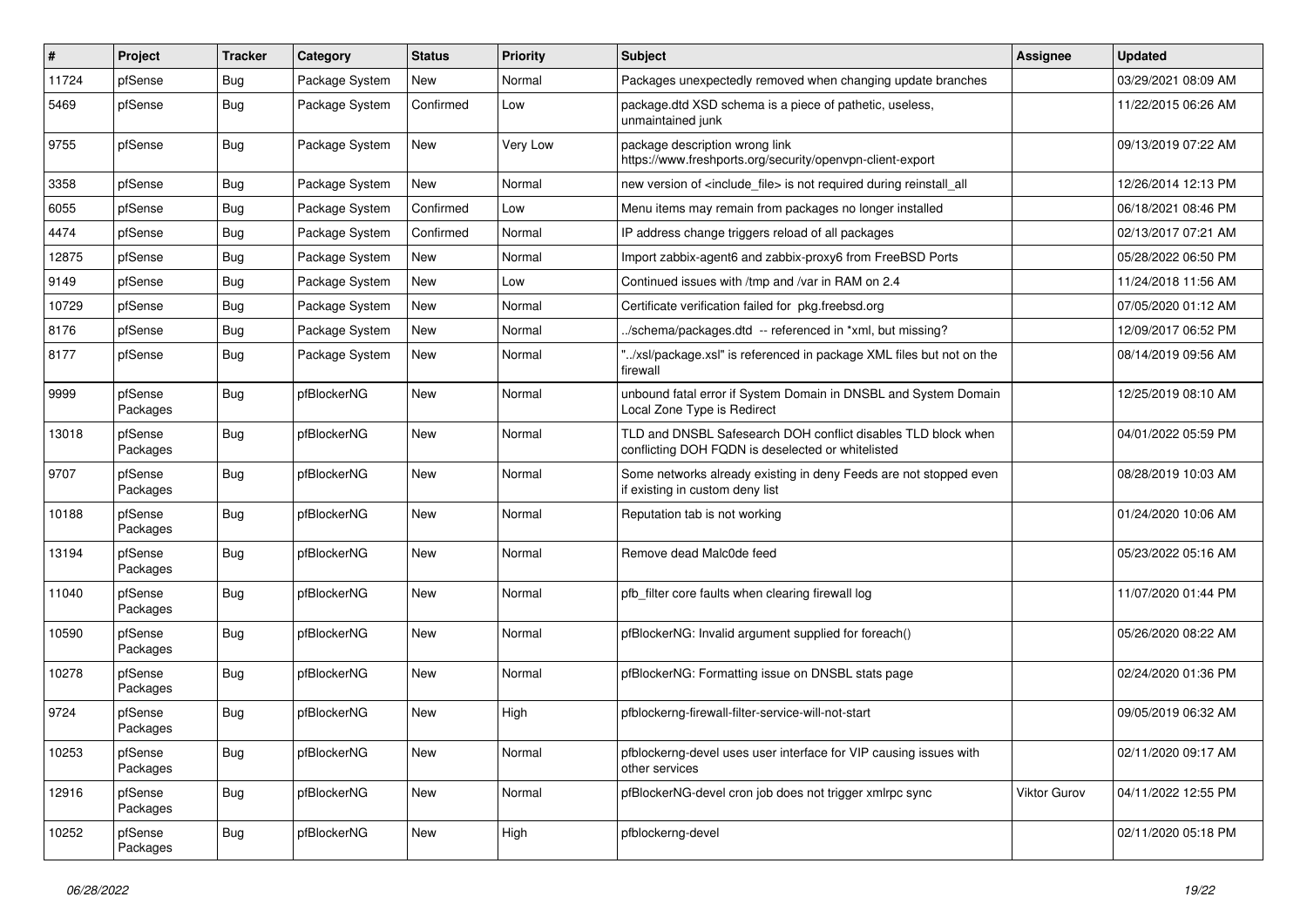| $\#$  | Project             | <b>Tracker</b> | Category    | <b>Status</b> | <b>Priority</b> | Subject                                                                                                                | <b>Assignee</b>     | <b>Updated</b>      |
|-------|---------------------|----------------|-------------|---------------|-----------------|------------------------------------------------------------------------------------------------------------------------|---------------------|---------------------|
| 9662  | pfSense<br>Packages | Bug            | pfBlockerNG | New           | Normal          | PfblockerNG do not update after pfsense reboot and wait for next cron<br>task                                          |                     | 08/20/2019 09:00 AM |
| 12330 | pfSense<br>Packages | Bug            | pfBlockerNG | Feedback      | Normal          | pfBlockerNG devel creating invalid NAT rules on boot                                                                   |                     | 04/21/2022 12:40 PM |
| 10164 | pfSense<br>Packages | <b>Bug</b>     | pfBlockerNG | New           | Normal          | pfBlockerNG dashboard widget position is not maintained when<br>updating                                               |                     | 01/06/2020 10:06 AM |
| 11261 | pfSense<br>Packages | Bug            | pfBlockerNG | New           | Normal          | pfBlockerNG ASN numbers in IPv4 (/IPv6) Custom_List generate<br>error(s) "Invalid numeric literal at line 1, column 7" |                     | 01/28/2021 08:34 AM |
| 12706 | pfSense<br>Packages | Bug            | pfBlockerNG | Feedback      | Normal          | pfBlockerNG and unbound does not work after switching /var to RAM<br>disk                                              | <b>Viktor Gurov</b> | 03/24/2022 10:47 AM |
| 11398 | pfSense<br>Packages | Bug            | pfBlockerNG | New           | Normal          | pfBlocker upgrade hangs forever                                                                                        |                     | 04/21/2022 12:39 PM |
| 13154 | pfSense<br>Packages | Bug            | pfBlockerNG | Confirmed     | Normal          | pfBlocker causing excessive CPU load                                                                                   |                     | 06/14/2022 01:14 PM |
| 13209 | pfSense<br>Packages | Bug            | pfBlockerNG | New           | Low             | Parsing Filter log by pfBlockerNG creates IP Block log with<br>Source/Destination mixed up or wrong Direcion           | <b>Viktor Gurov</b> | 05/25/2022 03:50 AM |
| 10526 | pfSense<br>Packages | Bug            | pfBlockerNG | <b>New</b>    | Normal          | Package pfBlockerNG Crashes on Alert view                                                                              |                     | 05/04/2020 08:59 AM |
| 13202 | pfSense<br>Packages | <b>Bug</b>     | pfBlockerNG | <b>New</b>    | Normal          | Missing Protocols on IP Feed Groups Advanced Inbound/Outbound<br><b>Firewall Rule settings</b>                         |                     | 05/23/2022 08:58 AM |
| 12033 | pfSense<br>Packages | Bug            | pfBlockerNG | New           | Normal          | maxmindb and _sqlite3 modules not found                                                                                |                     | 10/01/2021 04:42 AM |
| 12822 | pfSense<br>Packages | Bug            | pfBlockerNG | New           | Normal          | IPv4 Source ASN format not working                                                                                     |                     | 02/18/2022 10:47 AM |
| 13180 | pfSense<br>Packages | Bug            | pfBlockerNG | New           | High            | High CPU Utilization with pfb_filter <sup>[]</sup> since PfBlockerNG update to<br>devel 3.1.0 4                        |                     | 06/14/2022 08:00 AM |
| 11414 | pfSense<br>Packages | <b>Bug</b>     | pfBlockerNG | New           | Normal          | Enabling feed "Public_DNS4_all" breaks some Google services                                                            |                     | 02/13/2021 02:46 AM |
| 12414 | pfSense<br>Packages | Bug            | pfBlockerNG | Feedback      | Normal          | DNSBL SafeSearch page displays input validation error if DoH / DoT<br>blocking is not enabled                          |                     | 12/30/2021 02:49 PM |
| 12423 | pfSense<br>Packages | Bug            | pfBlockerNG | Feedback      | Normal          | Dashboard shows "SQLite database missing, Force Reload DNSBL to<br>recover!"                                           |                     | 12/31/2021 01:06 PM |
| 11572 | pfSense<br>Packages | <b>Bug</b>     | pfBlockerNG | New           | High            | Auto created firewall rules have IPv4 as protocol only - even for IPv6<br>lists.                                       |                     | 06/25/2022 10:59 AM |
| 9676  | pfSense<br>Packages | <b>Bug</b>     | pfBlockerNG | New           | Normal          | AS lookup fails                                                                                                        |                     | 12/26/2019 12:17 AM |
| 10791 | pfSense<br>Packages | <b>Bug</b>     | PIMD        | New           | Normal          | Valid (vlan)interfaces do not get vif reporting "Invalid phyint address"                                               |                     | 10/06/2020 09:20 AM |
| 12907 | pfSense<br>Packages | <b>Bug</b>     | <b>PIMD</b> | Feedback      | Normal          | PIMD: Nonexistent interfaces should be hidden/disabled in pimd.conf<br>before bringing up the service                  |                     | 03/07/2022 03:51 PM |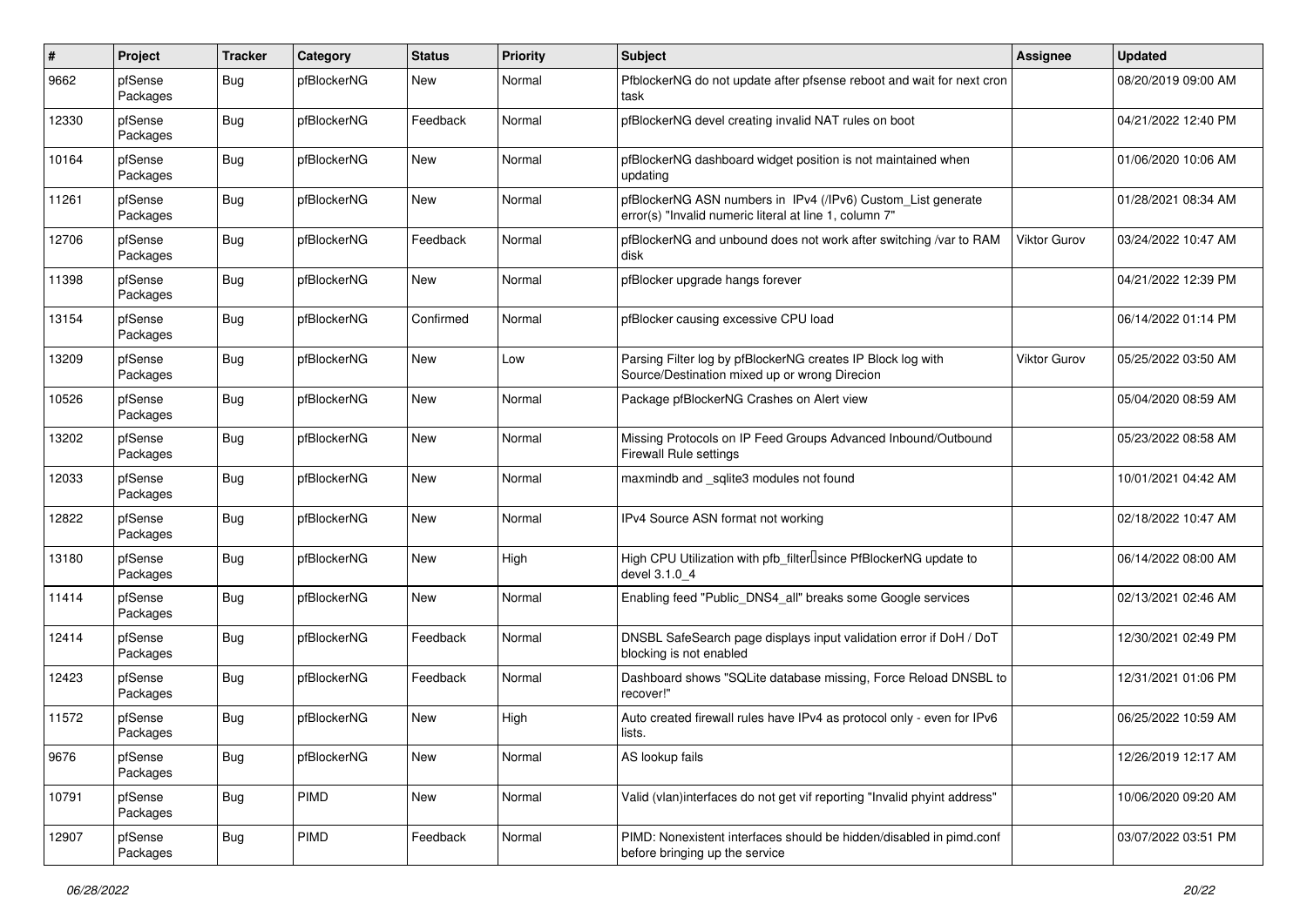| ∦     | <b>Project</b>      | <b>Tracker</b> | Category              | <b>Status</b> | <b>Priority</b> | Subject                                                                                                                                                | <b>Assignee</b> | <b>Updated</b>      |
|-------|---------------------|----------------|-----------------------|---------------|-----------------|--------------------------------------------------------------------------------------------------------------------------------------------------------|-----------------|---------------------|
| 12538 | pfSense<br>Packages | <b>Bug</b>     | <b>PIMD</b>           | New           | Normal          | PIMD sub-interface bug                                                                                                                                 |                 | 11/20/2021 09:44 PM |
| 10692 | pfSense<br>Packages | <b>Bug</b>     | <b>PIMD</b>           | Feedback      | Normal          | PIMD starts twice at boot                                                                                                                              |                 | 04/21/2022 12:40 PM |
| 8512  | pfSense             | <b>Bug</b>     | PPP Interfaces        | <b>New</b>    | Normal          | PPPoE reconnect fails after interface flap                                                                                                             |                 | 08/20/2019 10:06 AM |
| 9192  | pfSense             | <b>Bug</b>     | PPP Interfaces        | New           | Normal          | PPPoE daemon selects wrong interface                                                                                                                   |                 | 08/20/2019 10:05 AM |
| 13307 | pfSense             | <b>Bug</b>     | <b>PPP</b> Interfaces | <b>New</b>    | High            | PPP interface custom reset date/time Hour and Minute fields do not<br>properly handle "0" value                                                        |                 | 06/27/2022 11:20 AM |
| 6255  | pfSense             | Bug            | <b>PPP</b> Interfaces | Confirmed     | Low             | PPP Country/Provider/Plan configuration not saved                                                                                                      |                 | 04/25/2016 07:15 PM |
| 8804  | pfSense             | <b>Bug</b>     | PPP Interfaces        | <b>New</b>    | Normal          | Netgate SG-1000 PPPoE Keepalives not prioritized, internet drops                                                                                       |                 | 08/20/2019 10:06 AM |
| 3326  | pfSense             | <b>Bug</b>     | <b>PPP</b> Interfaces | New           | Normal          | IPv6 only PPPoE connection                                                                                                                             |                 | 11/18/2013 09:37 AM |
| 5253  | pfSense             | <b>Bug</b>     | <b>PPP</b> Interfaces | New           | Normal          | 3gstats.php 100% CPU                                                                                                                                   |                 | 01/08/2022 05:02 PM |
| 12436 | pfSense             | <b>Bug</b>     | PPPoE Server          | <b>New</b>    | Normal          | Pppoe server config gui does not allow setting of chap authentication,<br>and sets the network start address for allocation to 0                       |                 | 10/21/2021 08:15 AM |
| 9295  | pfSense             | <b>Bug</b>     | <b>PPPoE Server</b>   | <b>New</b>    | Very High       | IPv6 PD does not work with PPPOE (Server & Client)                                                                                                     |                 | 05/15/2022 10:53 AM |
| 8066  | pfSense             | Bug            | Routing               | New           | Normal          | Static routes not applied when they go out a interface using carp                                                                                      |                 | 11/08/2017 02:04 AM |
| 11296 | pfSense             | <b>Bug</b>     | Routing               | <b>New</b>    | Normal          | Static route targets may still reachable via default route when the<br>gateway they should route through is down                                       | Viktor Gurov    | 05/10/2022 03:12 PM |
| 7352  | pfSense             | <b>Bug</b>     | Routing               | New           | Normal          | pfSense IPv6 static route is dumped after a WAN flap                                                                                                   |                 | 01/20/2022 09:35 AM |
| 12950 | pfSense             | <b>Bug</b>     | Routing               | New           | Normal          | OpenVPN as default gateway does not get set at boot time                                                                                               |                 | 04/09/2022 05:46 PM |
| 12850 | pfSense             | Bug            | Routing               | <b>New</b>    | Low             | Console error during boot: "route: route has not been found"                                                                                           |                 | 02/22/2022 08:27 AM |
| 1186  | pfSense             | <b>Bug</b>     | <b>RRD Graphs</b>     | Confirmed     | Normal          | When in pure routing mode the rrd graphs are blank                                                                                                     |                 | 09/16/2015 04:31 PM |
| 2138  | pfSense             | <b>Bug</b>     | <b>RRD Graphs</b>     | <b>New</b>    | Normal          | RRD Wireless graph broken in BSS mode                                                                                                                  |                 | 02/06/2016 04:59 AM |
| 9698  | pfSense             | Bug            | <b>RRD Graphs</b>     | New           | Normal          | Monitoring graphs do not retain state after auto-refresh                                                                                               |                 | 08/26/2019 02:09 AM |
| 7314  | pfSense             | <b>Bug</b>     | <b>RRD Graphs</b>     | New           | Low             | Discrepancy in ntp monitoring view                                                                                                                     |                 | 02/24/2017 08:37 PM |
| 12338 | pfSense<br>Packages | <b>Bug</b>     | <b>RRD Summary</b>    | New           | Normal          | RRD Summary does not report data on 3100                                                                                                               |                 | 04/15/2022 02:54 PM |
| 6026  | pfSense             | Bug            | Rules / NAT           | New           | Low             | webinterface, firewall rules, wrapping of columns or visible<br>(horizontal) scrollbar needed when contents doesnt fit                                 | Jared Dillard   | 08/20/2019 03:40 PM |
| 6799  | pfSense             | Bug            | Rules / NAT           | New           | Normal          | Using NOT (!) with interface subnet macros results unexpected traffic<br>passing when multiple subnets are included in the macro (i.e. VIP<br>subnets) |                 | 02/07/2022 02:18 PM |
| 5791  | pfSense             | <b>Bug</b>     | Rules / NAT           | Confirmed     | Normal          | tftp-proxy functionality is easilly broken by unrelated rules                                                                                          |                 | 07/10/2016 12:24 AM |
| 8820  | pfSense             | <b>Bug</b>     | Rules / NAT           | New           | Low             | System/Advanced/Misc - "Do not kill connections when schedule<br>expires" UN-checked still leaves existing connections open.                           |                 | 07/28/2020 10:59 AM |
| 10726 | pfSense             | Bug            | Rules / NAT           | New           | Normal          | Sticky-connections option is bugged - sticky-address cannot be<br>redefined                                                                            |                 | 11/12/2020 10:12 AM |